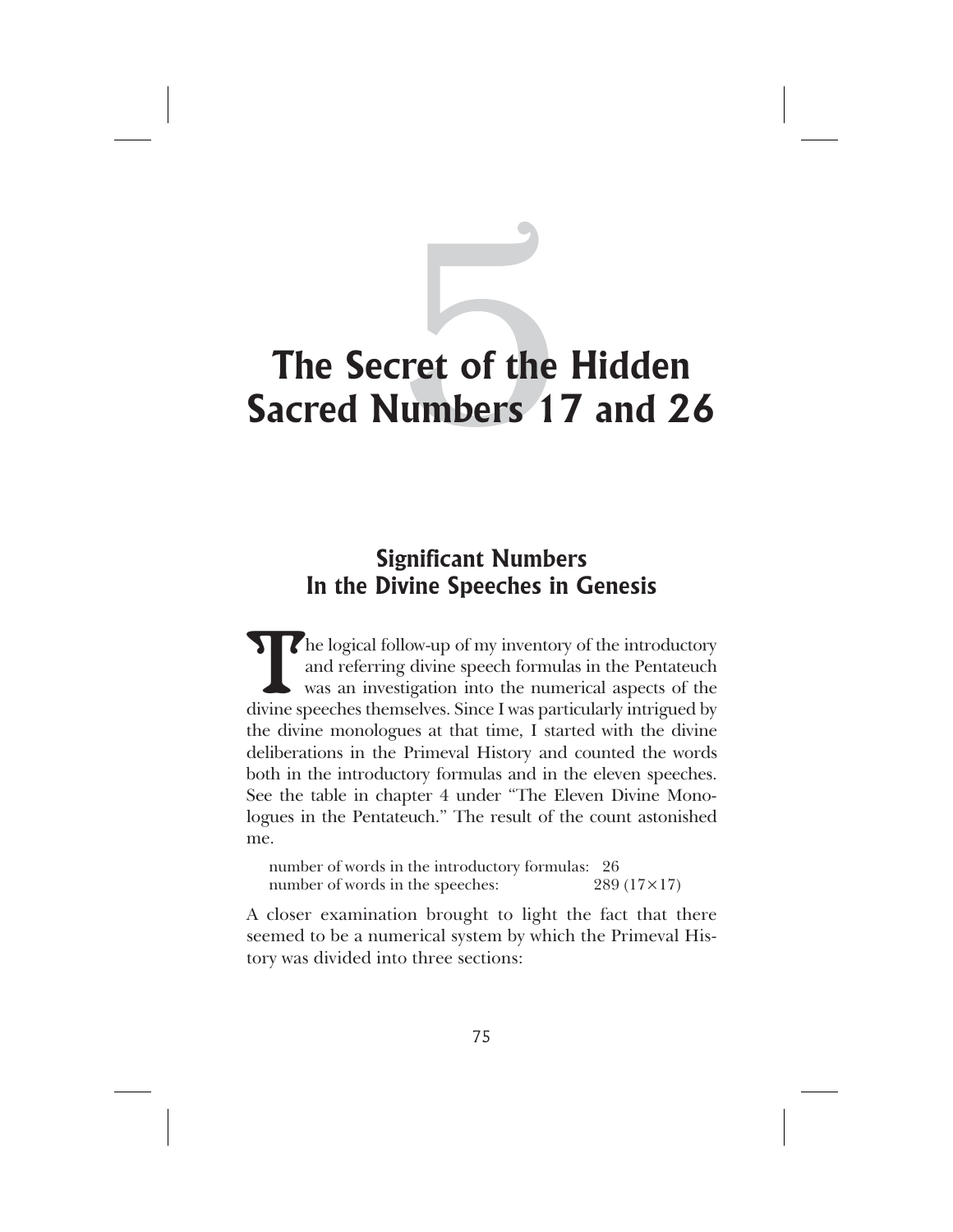| a) The creation of human beings<br>creation of male and female<br>creation of Eve | Gen 1:26<br>Gen 2:18                        | 17 words<br>9 words              |
|-----------------------------------------------------------------------------------|---------------------------------------------|----------------------------------|
|                                                                                   | Total:                                      | 26 words                         |
| b) Crucial decisions before the flood                                             |                                             |                                  |
| to banish Adam and Eve<br>to limit human life span<br>to wipe out the human race  | Gen 3:22<br>Gen 6:3<br>Gen 6:7              | 19 words<br>13 words<br>20 words |
|                                                                                   | Total:                                      | 52 $(2 \times 26)$               |
| Grand total before the flood:                                                     |                                             | 78 $(3 \times 26)$               |
| Crucial decisions after the flood<br>C)                                           |                                             |                                  |
| to spare the earth<br>to confuse language                                         | Gen 8:21-22 23 words<br>Gen 11:6–7 28 words |                                  |
| Grand total after the flood:                                                      |                                             | 51 $(3\times17)$                 |

There seems to be a difference between the use of the numbers 17 and 26; but it is not clear why, for instance, 26 was chosen for the number of words before the flood, while 17 was selected for those after the flood. This phenomenon is not limited to the Primeval History; I have detected this variation throughout those books of the Old Testament I have analyzed numerically up till now. The structure of the text of Isaiah 59 might serve as an example of such a conscious selection of these numbers.

The first 14 verses of Isaiah 59 are clearly built up around the number 26:

| verses $1-8$ having  | 104 | $(4\times26)$ words;            |
|----------------------|-----|---------------------------------|
| verses 9–14 having   | 78  | $(3\times26)$ words;            |
| verses $1-14$ having | 182 | $(7\times26)$ words altogether. |

However, the 7 verses 15–21 are organized around the number 17:

| verses 15–18 having   | 51  | $(3\times17)$ words;            |
|-----------------------|-----|---------------------------------|
| verse 19 having       | 17  | words:                          |
| verses $20-21$ having | 34  | $(2\times17)$ words;            |
| verses 15–21 having   | 102 | $(6\times17)$ words altogether. |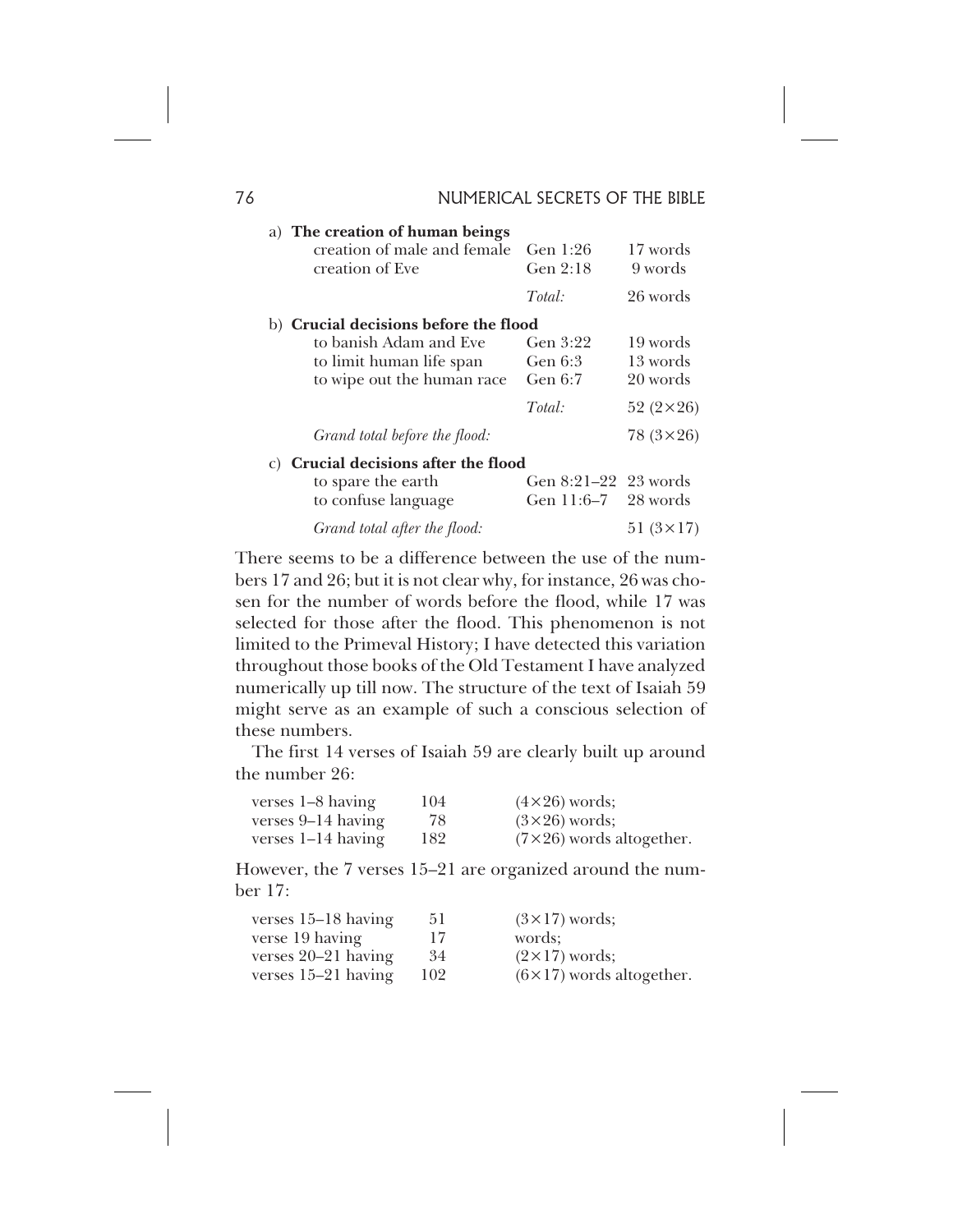Further study might shed light upon the reasons for such a choice. Whatever these may be, the fact remains that we cannot ignore the numerical structure of the text when we study its literary form and its redactional history.

Let us proceed with our survey of the eleven divine monologues. The total number of words in the four remaining divine decisions (160) does not seem to have any special significance, except that the particularly crucial decision to lead the Israelites out of Egypt comprises 17 words. This is not surprising, since the total number of 289 words in all eleven speeches had to be attained, leaving no room for a multiple of 17 or 26 in the total amount of words in these four monologues. They are dealing with the divine decisions.

| to inform Abraham         | Gen 18:17–19  | 42 words |
|---------------------------|---------------|----------|
| to lead Israel from Egypt | Exod 3:17     | 17 words |
| to alter Israel's route   | Exod 13:17    | 7 words  |
| to hide his face          | Deut 32:20-27 | 94 words |
|                           |               |          |

*Total number of words:* 160

The results of my inventory of the numerical aspects of the other divine addresses in the Pentateuch revealed an extraordinary high frequency of the numbers 17 and 26, which is so conspicuous that one can detect it without the help of a statistical analysis.<sup>1</sup> The preliminary results of these investigations have been published in a number of articles in which I did not have the pretension to offer a comprehensive survey of this complicated material. I merely intended to offer biblical scholars some insight in the use of these numbers as a structuring principle in this particular literary category.<sup>2</sup>

In addition to the figures already mentioned above, I shall now give a rough survey of the occurrence of these two numbers in the divine speeches in the Pentateuch. Far from claiming to treat the material exhaustively, my purpose is to give the reader an impression of their profuse use. These are the total numbers of words in divine speeches in Genesis 1–11.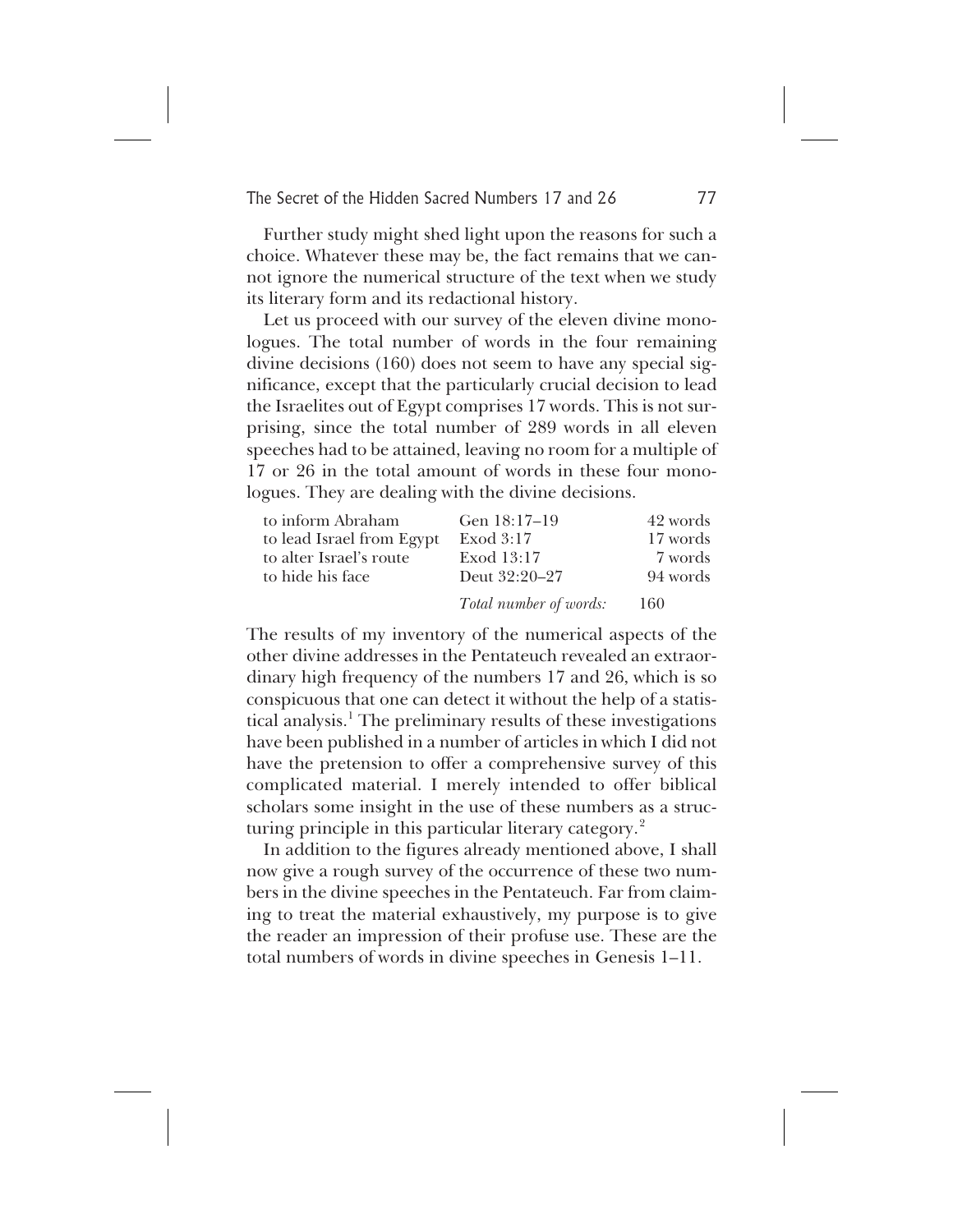| all divine speeches in Gen $1:26 - 2:25$             | $104 (4 \times 26)$  |
|------------------------------------------------------|----------------------|
| all divine speech formulas using "to say" in Gen 1-2 | 26                   |
| all divine speech formulas in Genesis 3              | 26                   |
| all divine speeches in Genesis 3–4                   | $208 (8 \times 26)$  |
| all divine speeches in the Story of the Flood        | 494 (19×26)          |
| all divine speeches in Gen $9:8-11:9$                | $156(6\times26)$     |
| all formulas and speeches in Genesis $4(12 + 66)$    | 78 $(3 \times 26)$   |
| all introductory divine speech formulas in Gen 1–11  | $102 (6 \times 17);$ |
| the angel's address to Hagar in Gen 16:11-12         | 26                   |
| the angel's address to Hagar in Gen 21:17-18         | 26                   |

It is interesting to note the fact that though the two addresses by the angel come from two parallel passages, which are phrased differently, they have exactly the same number of words.

Continuing our survey of the results of word counting in Genesis, we find the following.

| $51(3\times17)$                                           |
|-----------------------------------------------------------|
| $204(12\times17)$                                         |
| $204(12\times17)$                                         |
| 13                                                        |
| 55                                                        |
| 68 (4×17)                                                 |
| $(2\times 26)$<br>52                                      |
| 17                                                        |
| 51 $(3\times17)$                                          |
| words spoken to and quoted by Laban (Gen 31:24, 29)<br>17 |
| 17                                                        |
| 26                                                        |
| 26                                                        |
|                                                           |

The discovery of these numbers convinced me that 17 and 26 (and their multiples) are too consistently present in the text to be shrugged off as mere coincidence. Moreover, I realized that these numbers are a particularly dominant factor in the divine addresses in the book of Genesis. The next question regards the use of the numbers 17 and 26 in the rest of the Pentateuch.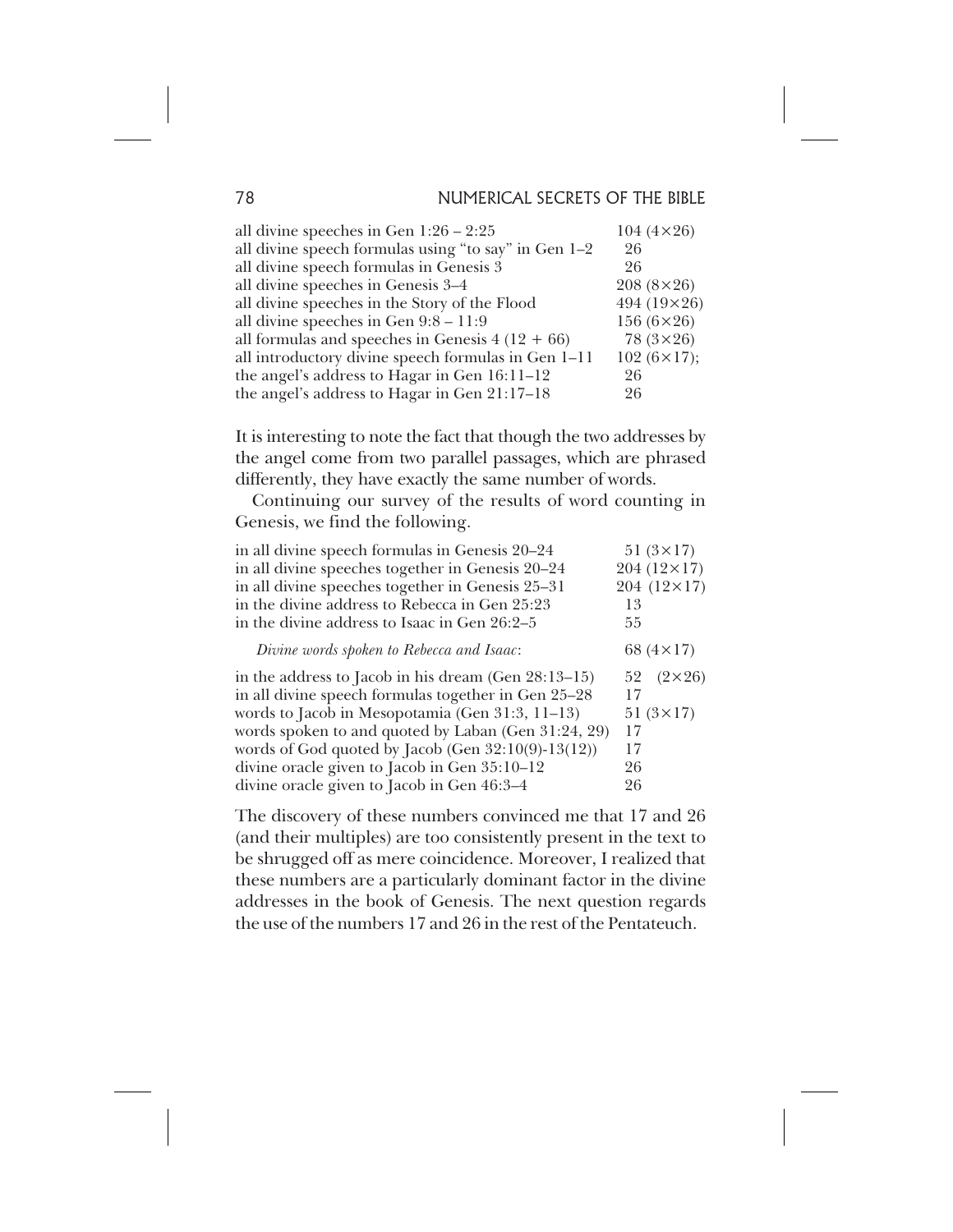### **Examples from the Book of Exodus**

Investigation of the book of Exodus revealed the same compositional principles. Let me illustrate this with but one of numerous examples that could be cited.

| story of Moses' birth (2:1–25; marked as Seder)                               | 340 $(20 \times 17)$ |
|-------------------------------------------------------------------------------|----------------------|
| Moses' encounter with God $(3:1 - 4:17)$ ; marked Seder) 650 $(35 \times 26)$ |                      |
| all eight divine speeches together in $3:1-22$                                | $272(16\times17)$    |
| words commanded by God to be spoken to elders (3:16) 17                       |                      |
| God's reference to his decision to set Israel free $(3.17)$ 17                |                      |
| God's command to Moses to go to the king                                      |                      |
| of Egypt $(3:18)$                                                             | 26                   |
| God's promise to bring the Israelites into favor                              |                      |
| with the Egyptians $(3:21-22)$                                                | 26                   |

Before we proceed with our survey, let us have a closer look at the 17 verses in which the story is told how God prepared Moses for his task (4:1–17). The reader will remember that we have already examined the seven divine speeches in this passage see the end of chapter 3 above. Let us now carry out a more complete numerical structural analysis of this intriguing text, taking as criterion "*narrative*," "*introduction*" and "*divine speech*." The result is what follows.

| <b>Verses</b> |                   | <b>Narrative Introduction</b> | <b>Speech</b>                                      |
|---------------|-------------------|-------------------------------|----------------------------------------------------|
| $1 - 2$       | 18                | 3                             |                                                    |
| 3             |                   |                               |                                                    |
| $4 - 5$       | 4                 | 4                             | $\begin{pmatrix} 2 \\ 18 \\ 4 \end{pmatrix}$<br>26 |
| 6             |                   | 4                             |                                                    |
| $7 - 10$      | 9                 |                               | 43                                                 |
| $11 - 13$     | 25                | 3                             | 26                                                 |
| $14 - 17$     | 11                |                               | 58                                                 |
| Total:        | $85(5\times17) +$ | <sup>17</sup>                 | $+$ 153= 255 (15×17)                               |

The number 17 governs all three categories. The total number of words in the first four speeches is 26, as is the number of words in the sixth speech. The total number of words in the seven divine speeches, 153 ( $9 \times 17$ ), reminds us of the total amount of words in Psalm 111 and 112—see chapter 1 above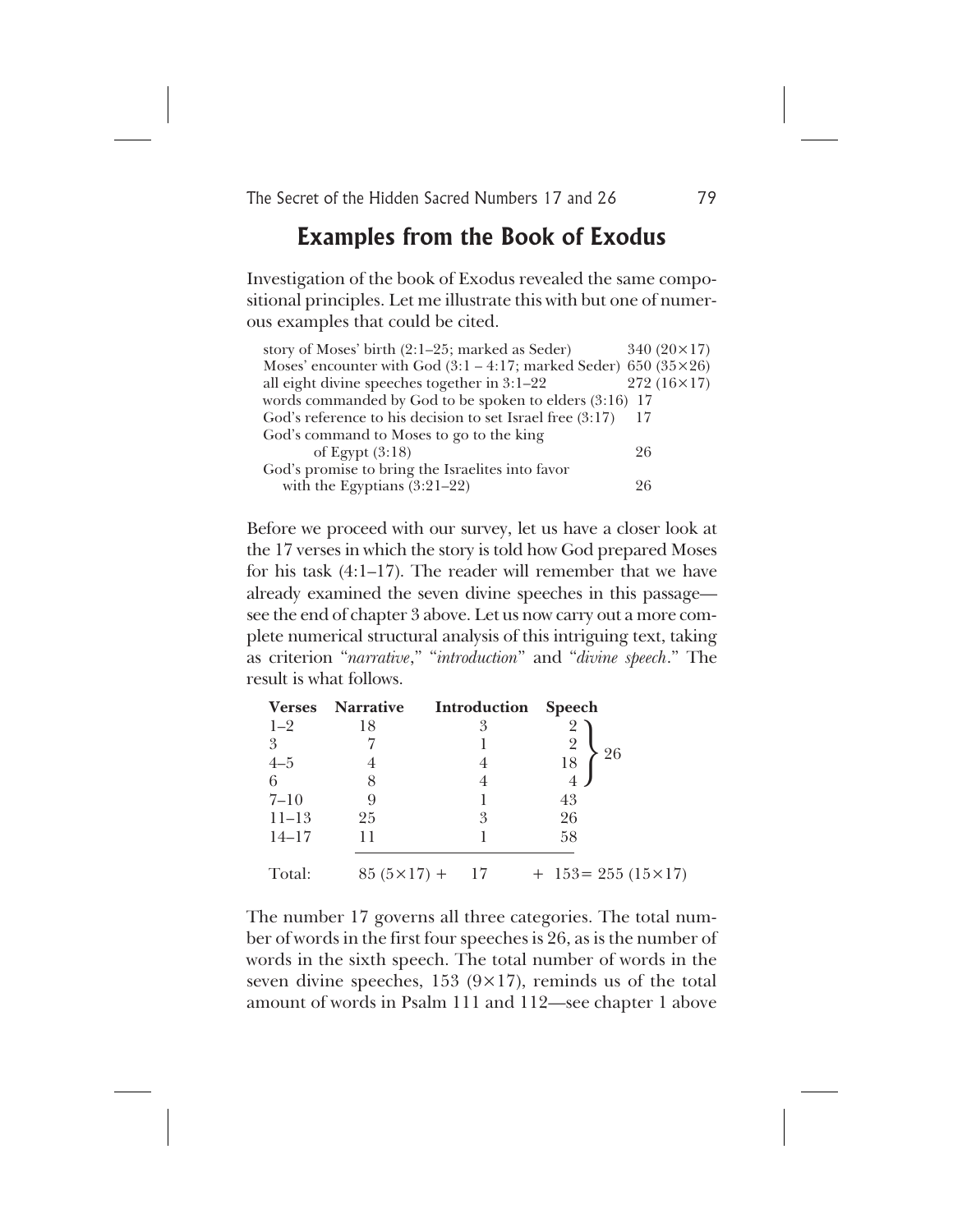under the heading "Well-known Numerical Compositions: The Alphabetic Poems," where I referred to the 153 fish mentioned in John  $21:11.^3$ 

To show that the above passage does not stand alone, let me add two comparable texts, apart from the divine speeches in the book of Deuteronomy, which we shall examine later. The first example, Exod 15:25b-26, is structured as follows.

Narrative  $7(25b)$  + Introduction  $1(26a)$  + Speech  $26(26ab) = 34 (2 \times 17)$ 

The other example, Lev 17:10–14, consists of 102  $(6\times17)$ words organized as follows:

| Prohibition (verse 10)      | 22 |                                        |
|-----------------------------|----|----------------------------------------|
| Motivation (verse 11)       | 18 |                                        |
| Introduction (verse 12a)    |    | $\left\{\frac{5}{12}\right\}$ 17       |
| Speech quoted (verse 12b)   |    |                                        |
| Instruction (verse 13)      | 21 |                                        |
| Motivation (verse 14a)      |    |                                        |
| Introduction (verse 14b)    |    | $\left\{\frac{3}{14}\right\}$ 17       |
| Speech quoted (verse 14c-e) |    |                                        |
|                             |    | $68 + 8 + 26 = 102$                    |
|                             |    | $(4 \times 17)$ $(34)$ $(6 \times 17)$ |

The total number of words God speaks are:  $5+12 = 17$  in verse 12, and  $3+14 = 17$  in verse 14b-e, which comes to  $8+26$  $= 34$  in the whole passage.

The Song of Moses in Exod 15:1–20, which is delimited by the Masoretes with so-called "paragraph" markers, has the following structure.

- $\blacktriangleright$  the narrative (1a and 19) has  $9+19 = 28$  words
- $\blacktriangleright$  the introduction (1a) and the song (1b-18) have 2+168 =  $170 (10 \times 17)$  words
- verses 1b-3 have 26 words: 9 in verse 1b and 17 in verses 2–3
- verses 11–13 have 26 words, verses 10–13 altogether 34 words
- riangleright verses 14–18 consist of 52 (2×26) words
- $\blacktriangleright$  verses 20–21 have 26 words: 17 in the narrative and 9 in the quotation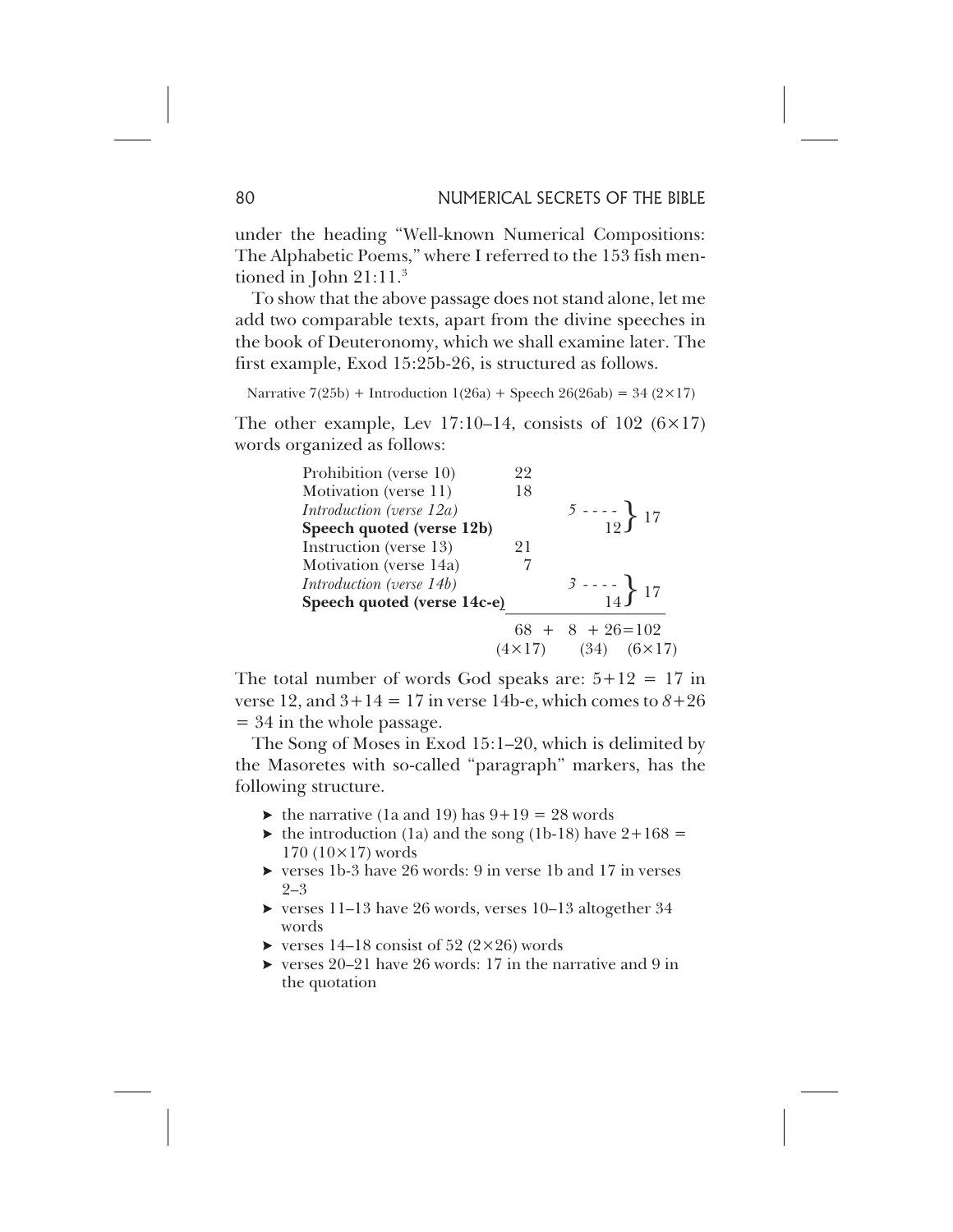The story about the Israelites putting the Lord to the test at Massah and Meribah in Exod 17:1–7 contains one divine speech consisting of 30 words (5–6a), which together with its 4-word introduction has 34 (2×17) words.

In the passage that follows—the story of the fight against Amalek (17:8–16)—we count exactly 119 (7×17) words.<sup>4</sup>

The crucial passage in Exod 19:3–8, dealing with the covenant, shows an exceptionally high frequency in the use of the numbers 17 and 26. Here are some examples.

- rerses 3, 5 and 8 each have exactly 17 words.
- $\blacktriangleright$  the divine speech in verses 3–6 consists of 51 (3×17) words.
- $\blacktriangleright$  the divine speech in verse 9, with its introduction, has 26 words.

The situation is similar in Exodus 20, which has 26 verses.

- $\blacktriangleright$  the passage containing the Ten Commandments, 1–17, has 17 verses
- $\triangleright$  the third commandment prohibiting the false use of God's name (Exod 20:7 and Deut 5:11) consists of 17 words
- ▶ moreover, these 17 words have a total of 51 letters
- $\blacktriangleright$  the motivation of the sabbath rest in Exod 20:11 has 26 words
- $\triangleright$  in Deut 5:14 the commandment to stop work has 26 words

Though I could go on citing numerous other examples in the rest of the book of Exodus and in the books of Leviticus and Numbers as well, what we have presented so far must suffice to illustrate the extraordinarily high frequency of the numbers 17 and 26 and their multiples.<sup>5</sup>

Before we explore the numerical characteristics of the book of Deuteronomy, let me conclude the survey of the Exodus material with a brief examination of the very last chapter. I shall confine myself to 40:17–38, part of which (verses 17– 33) we have studied above in regards the series of seven stereotyped formulas. As I promised there (see chapter 3 note 6), I shall now mention additional numerical aspects of these verses and of the concluding passage in 34–38. The latter passage is clearly delimited by the masoretes with a "paragraph"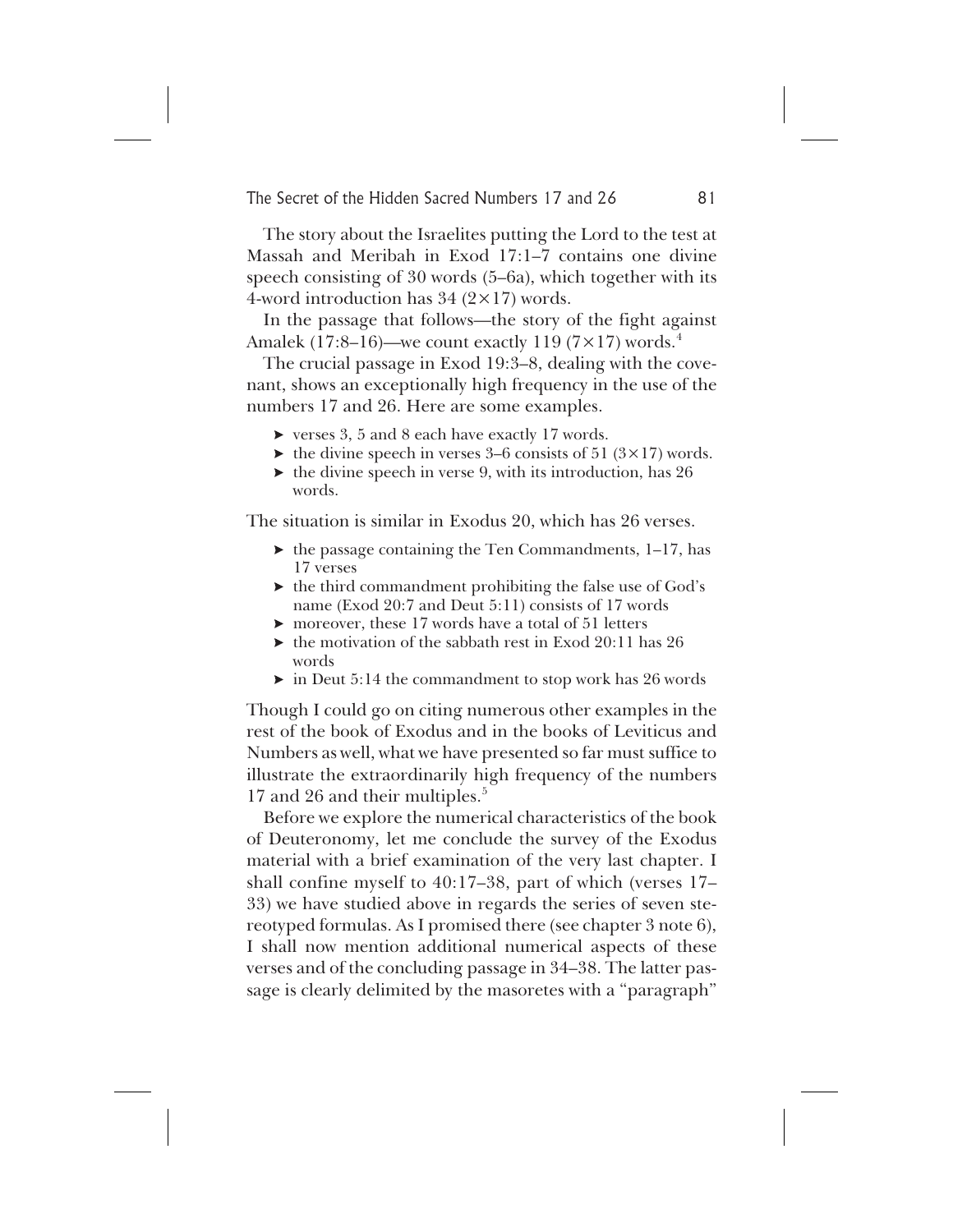marker. The most important numerical characteristics are the following.

- $\blacktriangleright$  the pericope in verses 17–33 consists of 17 verses and 208  $(8\times26)$  words
- $\blacktriangleright$  verses 34–35, telling how the Cloud/Glory filled the Tent/Tabernacle, have 26 words
- $\blacktriangleright$  verses 36–38, describing the function of Cloud and Fire, have 34 words
- $\blacktriangleright$  the text of 36–38 has an unmistakable chiastic pattern
- "cloud" occurs  $5\times$  and "glory"  $2\times$ : together 7 times
- "tent" occurs 2× and "Tabernacle/tabernacling" 5×: together 7 times
- $\blacktriangleright$  moreover, "go up" occurs  $3 \times$  and "go onward"  $4 \times$ : together 7 times

## **Conspicuous Numbers in the Divine Speeches in Deuteronomy**

Since the book of Deuteronomy differs significantly from the other books of the Pentateuch both in form and content, one may wonder whether the numerical principles we detected in the divine speeches in Genesis–Numbers could be found in Deuteronomy as well. For the greater part, this book has the form of addresses by Moses, in which he often refers to words spoken by God, addressed to him or to the Israelites. Except for the divine speeches in 31:14 – 34:12, in which Moses is addressed directly, the divine speeches in Deuteronomy are *reported* speeches, references to God's speaking in the past. My investigations into these speeches showed that there was no fundamental difference between the two types of addresses in regards the use of the numbers 17 and 26.

What is rather typical of Deuteronomy is the conspicuous use of the number 10 as a structuring device. Another characteristic of this book is that in a number of cases it is difficult to distinguish between words spoken by God and words spoken by Moses. In five instances phrases are used in Moses' addresses in which God himself seems to speak in the first person singular,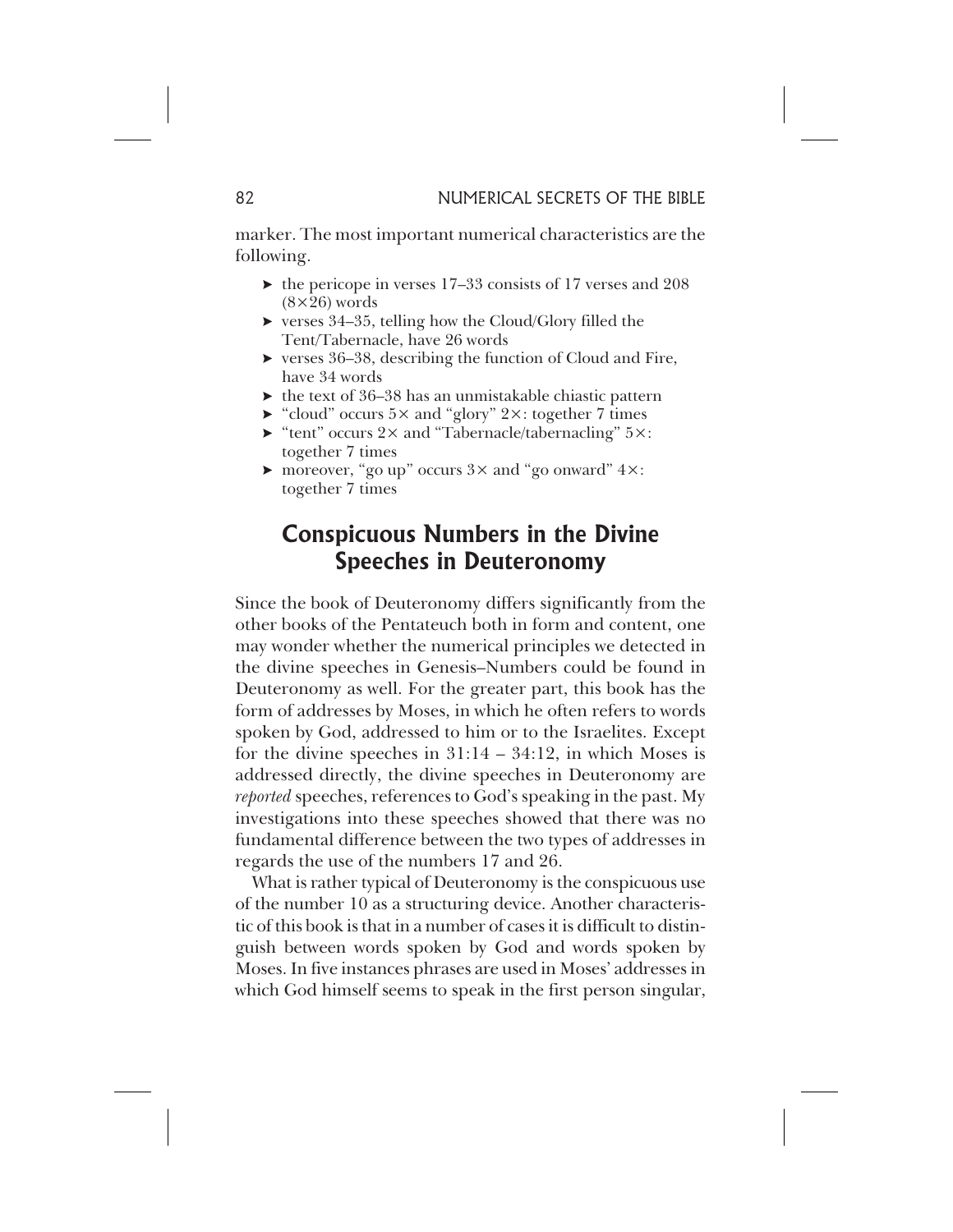making it hard to decide whether such phrases should be regarded as "divine speech."6

However, since there appears to be no intention to quote God here as speaking personally, these cases should be interpreted as a rhetorical technique in which Moses shifts from speaking on behalf of God to speaking as if God speaks in the first person. This technique is often used in the prophetic books, especially in Jeremiah. Therefore, when I counted the number of words in the divine speeches quoted by Moses, I disregarded these instances, since such "divine words" do not fit into the category "divine speech."<sup>7</sup>

When I inventoried the divine speeches and introductory formulas in Deuteronomy and counted the words, I discovered that the 30 speeches were evenly divided over three main sections of the book: 10 in chapters 1–3, 10 in 4–26, and 10 in 27–34. They are structured as follows.<sup>8</sup>

|           |               | Chapter Introduction Divine address Total |                      |
|-----------|---------------|-------------------------------------------|----------------------|
| $1 - 3$   | 31 words      | 463 words                                 | 494 $(19\times26)$   |
| $4 - 26$  | 27            | 415                                       | 442 $(17 \times 26)$ |
| $27 - 34$ | 97            | 465                                       | 492                  |
| $1 - 34$  | 85 words      | $1343$ words $1428$ words                 |                      |
|           | $(5\times17)$ | $(79\times17)$                            | $(84 \times 17)$     |

The obvious choice for multiples of 17 for the total number of words in both literary categories reminds us of what we have seen above in the case of Exod 4:1–17.

The use of 10 as a structuring device is typical of Deuteronomy. The reason for the use of this number is most probably the fact that the Ten Commandments play such a crucial role in the book. The number 10 was chosen to remind the attentive reader of the Constitution of the Covenant. Other instances of the use of 10 in Deuteronomy are: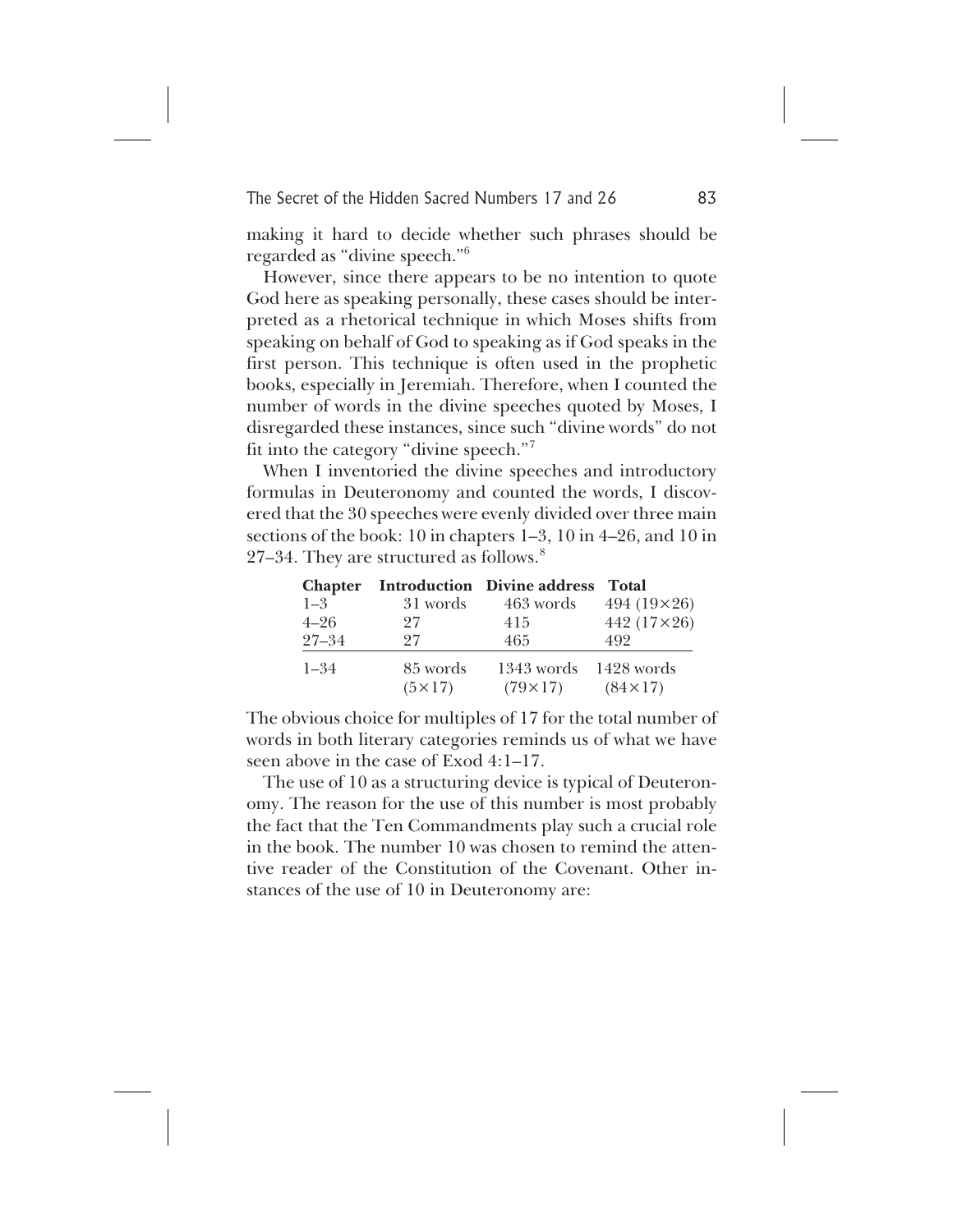- 20 instances of the phrase "YHWH our God": 10 in 1–3 and 10 in 4–26;
- ▶ 10 instances of the name YHWH in the Ten Commandments; two series of
- $\triangleright$  10 first person plural verbs in the "we-passages" in 1–3;
- ▶ 10 instances in the book of "saying" introducing divine speech;
- ▶ 10 references to God's speaking "from the heart of the fire";
- $\blacktriangleright$  10 "larger literary units" in chapters 1–3;
- $\blacktriangleright$  10 "larger literary units" in chapters 12–26.<sup>9</sup>

The principle of having a particular number of words in a given category appears to be one of the intentions of the biblical writers, which I shall illustrate with additional examples below. Meanwhile, let me demonstrate this principle by examining the divine speech formulas in Deuteronomy *referring* to what God has commanded, for instance, "as the Lord had spoken / said / commanded." Such formulas appear to be pliable in the sense that they can differ in length.

| "as he spoke"                                        | 2 words |
|------------------------------------------------------|---------|
| "as he spoke to you"                                 | 3 words |
| "as the Lord spoke to me"                            | 4 words |
| "as the Lord, your God, spoke to him"                | 5 words |
| "as the Lord, the God of your fathers, spoke to you" | 6 words |

This variation in the number of words can be explained by the desire of the author to achieve a particular number of words in a given phrase in order to attain the total number of words he needed. Thus the total number of words in the referring formulas using the verbs "to say" and "to speak" amount to 34  $(2 \times 17)$  in chapters 1–11 and to 26 in the rest of the book.

A survey of the use of the verb "to command" with God as subject shows that it occurs exactly 34  $(2\times17)$  times in the whole book. The total number of words in the "command-phrases" in chapters 1–11 amount to 85 ( $5 \times 17$ ), and in chapters 12–34, if I have delimited the phrases correctly, to 52 ( $2 \times 26$ ).<sup>10</sup>

The evidence gleaned from my study of the divine speeches in Deuteronomy corroborated what I discovered in the other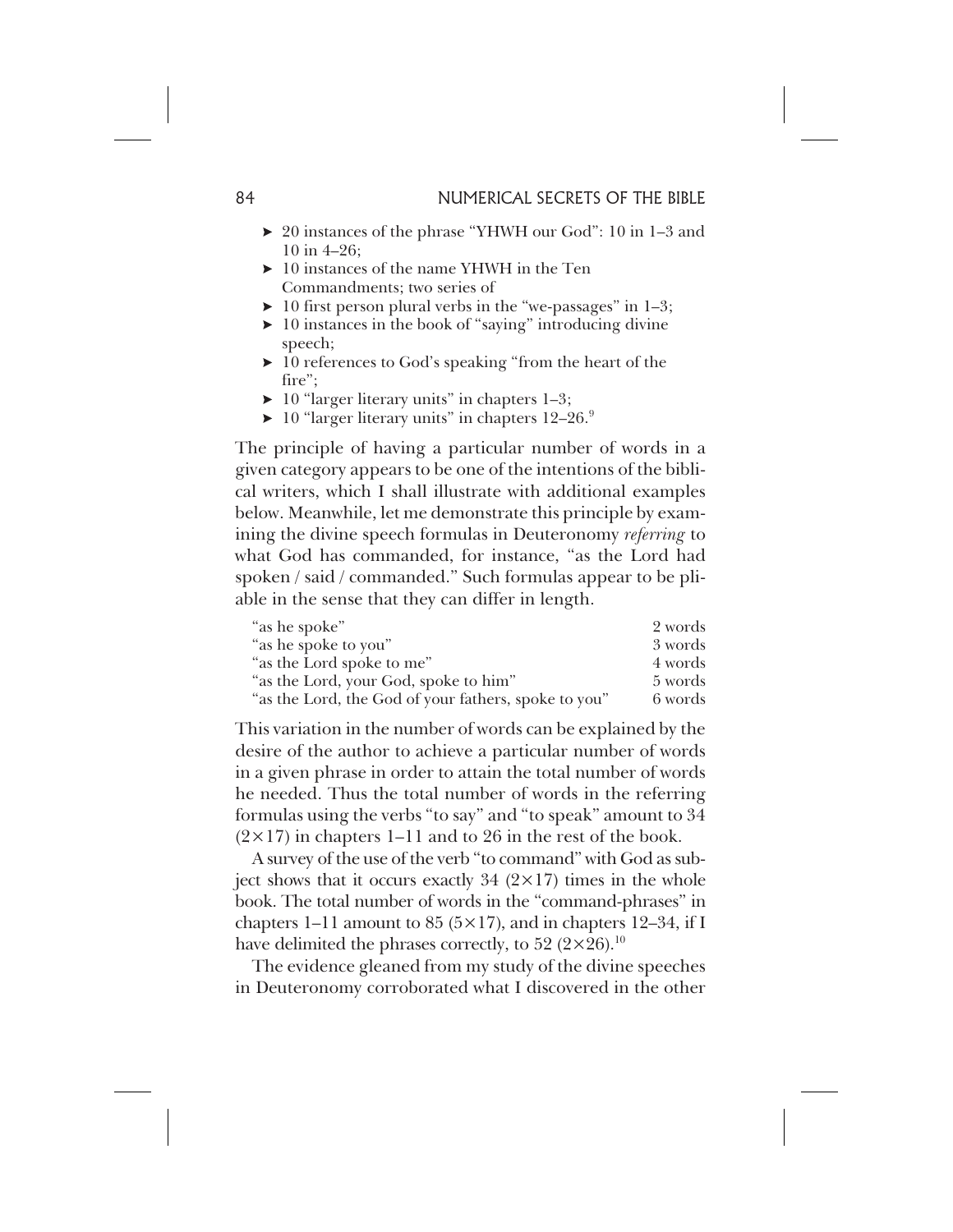four books of the Pentateuch. The divine speeches appear to be woven like a thread through the text in order to give it a theological structure. Moreover, there appears to be a clear predilection for the use of the two numbers 17 and 26 to give structure to the divine speeches themselves. However, there is much more to it. Subsequent investigations have shown that the evidence adduced above, impressive as it is by the massiveness of the data and the weight of the facts, is only the tip of the iceberg. My study of the numerical aspects of the 34 chapters of Deuteronomy convinced me that the entire book is a numerical composition. And this does not apply to Deuteronomy and the Pentateuch only but to other books of the Bible as well, as further probing has revealed.

### **Counting Verses in Deuteronomy**

Having seen the numerical aspects of the divine speeches in the Pentateuch, we might wonder whether the speeches in Deuteronomy attributed to Moses have the same numerical features. There is indeed something very significant about these addresses on the level of verses. A survey of the eight main addresses by Moses directed to "all Israel," introduced by formulas using the verbs *aamar*, "to say," and *dibber*, "to speak," gives the following picture of their number of verses.<sup>11</sup>

### **Number of verses**

|    | $1:6 - 4:40$        | $\frac{147}{529}$<br>676 $(26 \times 26)$ |                                   |
|----|---------------------|-------------------------------------------|-----------------------------------|
| 2. | $5:1 - 26:19$       |                                           |                                   |
| 3. | $27:9-10 + 28:1-68$ | 70                                        |                                   |
| 4. | $29:1(2) - 30:20$   | 48                                        |                                   |
| 5. | $31:2-6$            | b                                         |                                   |
| 6. | $31:7-8$            | 52 $(2 \times 26)$                        | $\blacktriangleright$ 170 (10×17) |
| 7. | $32:1-43$           | 43                                        |                                   |
| 8. | $32:46 - 47$        |                                           |                                   |

The first two substantial addresses, which are of paramount importance in light of their content, are made up of 676 verses, the square number of 26.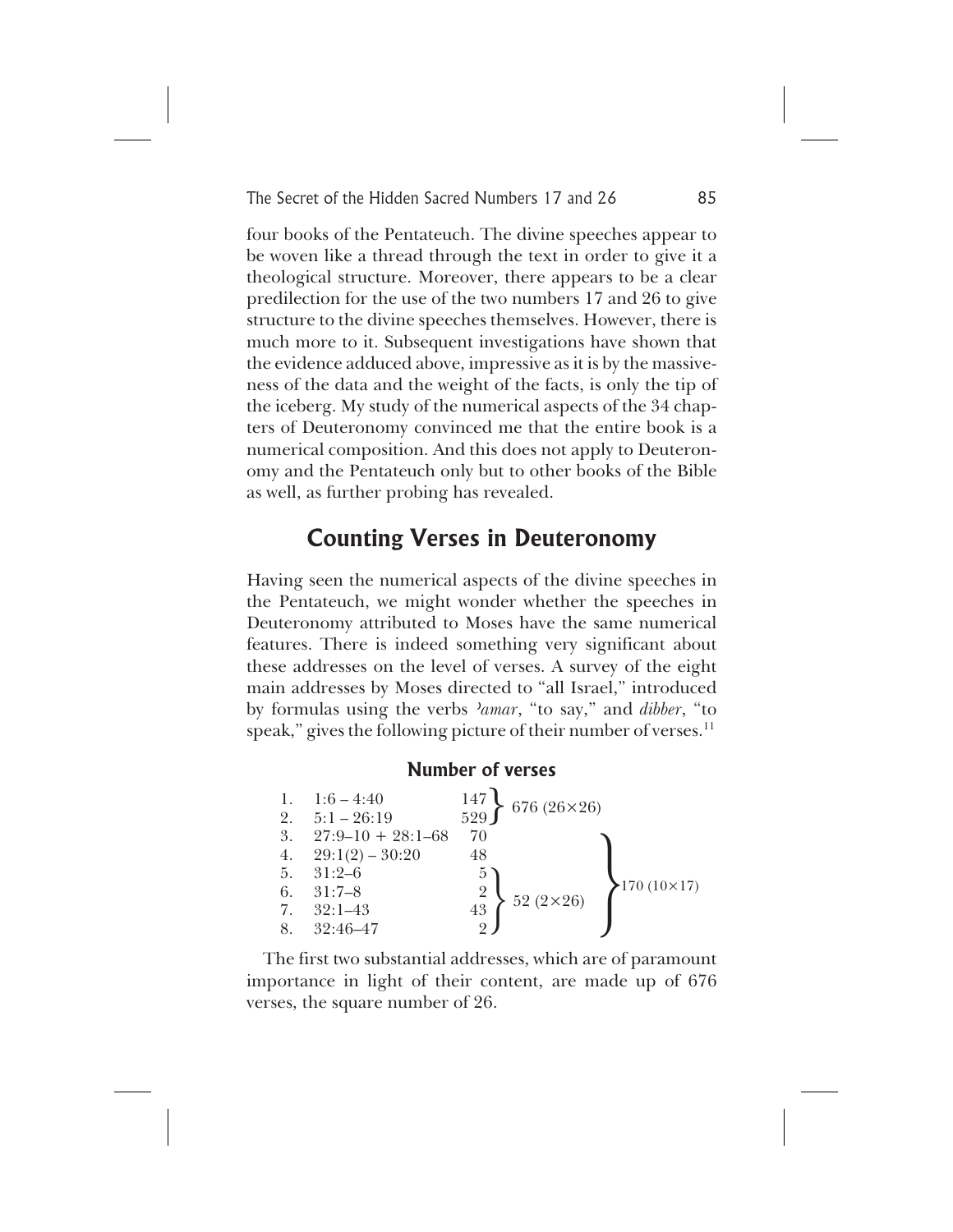The rest of Moses' addresses (3–8), dealing with Moses' imminent death and his succession by Joshua, are dominated by the tenfold of 17.

The last four addresses (5–8) are additionally governed by a double 26.

Though there seems to be nothing significant about the 112 verses in Deuteronomy 1–3, a survey of the number of "smaller literary units" in chapters 4–11 and the number of verses within the seven "larger literary units" reveals the following.

|    | <b>Larger</b> units | <b>Smaller units</b> | <b>Verses</b>          |
|----|---------------------|----------------------|------------------------|
|    | $4:1 - 43$          |                      | $\frac{43(17+26)}{36}$ |
| 2. | $5:1-6:3$           |                      |                        |
| 3. | $6:4 - 25$          |                      | $22 -$                 |
| 4. | $7:1 - 26$          |                      | 26                     |
| 5. | $8:1 - 9:6$         |                      | 26                     |
| 6. | $9:7 - 10:11$       | 26                   |                        |
|    | $10:12 - 11:32$     |                      | $34$<br>43 (17 + 26)   |
|    |                     |                      |                        |

What we have seen before in chapter 4 with regard to the central position of chapter 7 with its 7 "smaller literary units" in the menorah-pattern, is corroborated here on the level of both "smaller literary units" and verses. Chapter 7 is framed by 52  $(2\times26)$  "smaller literary units," 26 before and 26 after, forming a perfectly balanced pattern. The number of verses preceding chapter 7 total 101 while those following it amount to 103, totaling 204 (12×17), showing once again a (nearly perfect) balanced pattern. For a closer study of Deuteronomy 4–11 and more examples of this pattern, see chapter 6 under the heading "The Numerical Menorah-Structure and the Balance-Model."

An inventory of the number of verses in Deuteronomy 12–26, has revealed the fact that something very significant is going on here. The text appears to have been modeled upon the Ten Commandments and structured into ten "larger literary units" made up of ten sets of laws. On the level of verses they are clearly governed by the holy numbers 17 and 26.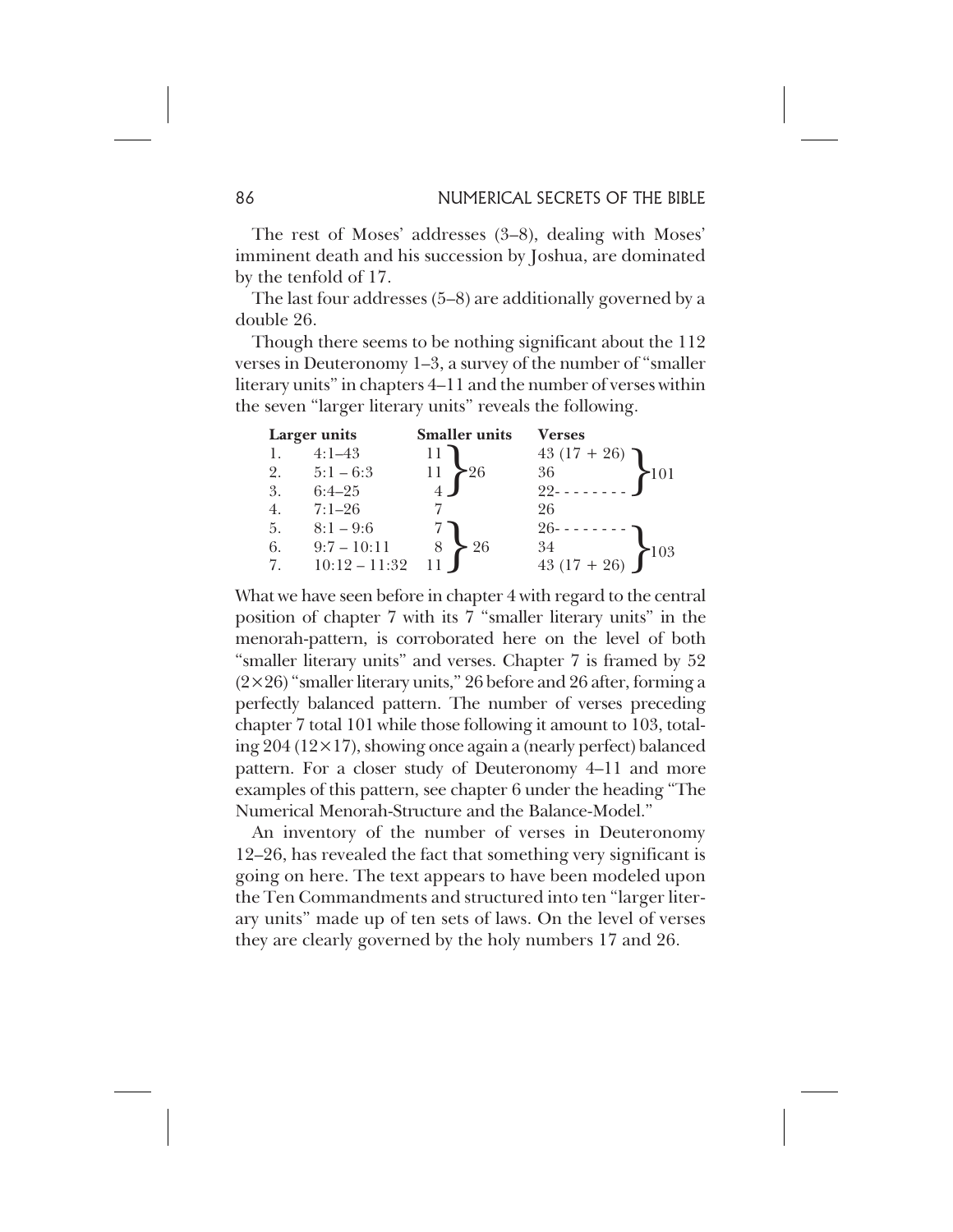|    | 1. $12 - 13$       | Unity and purity of the cult         | 50             |                   |
|----|--------------------|--------------------------------------|----------------|-------------------|
| 2. | $14:1 - 21$        | Purity of the people of YHWH         | 21             | $>$ 119 (7×17)    |
| 3. | $14:22 - 16:17$    | Periodical obligations               | 48             |                   |
| 4. | $16:18 - 18:22$    | The offices                          | 46             |                   |
| 5. | $19:1 - 21:9$      | Manslaughter and bloodshed           | 50             |                   |
|    | 6. $21:10 - 22:12$ | Duties regarding family life         | 26             |                   |
|    | $7. \ \ 22:13-29$  | Marriage and sexual relationships 17 |                | $221(13\times17)$ |
|    | $8. \ \ 23:1-26$   | Exclusion and forbidden entrance 26  |                |                   |
|    | 9. $24:1 - 25:4$   | Rights & duties regarding charity    | 26             |                   |
|    | $10.25:5 - 26:15$  | Duties pertaining to survival        | 30             |                   |
|    |                    | Total:                               |                | $340(20\times17)$ |
|    | $26:16 - 19$       | Concluding admonition (epilogue)     | $\overline{4}$ |                   |

The tenth set of laws, together with the epilogue, has 34  $(2\times17)$  verses. All ten sets of laws are dominated by 17: sets 1–3 have 119 ( $7 \times 17$ ) verses and in sets 4–10 there are 221  $(13\times17)$ , bringing the total to exactly 340 (20×17). Moreover, no less than four successive sets of laws, 6–9, are strikingly structured by the numbers 17 and 26.<sup>12</sup>

To conclude our survey of the numerical aspects of Deuteronomy on the level of verses let us examine the third major section of the book, chapters 27–34. The first part of this section, chapters 27–30, has a menorah-pattern comprising 143 verses, which do not seem to have any significant numerical features. The second part, however, chapters 31–33—in their original form without the Blessing of Moses in chapter 33, which was inserted later—is skillfully organized in a menorah-pattern with the Song of Moses at the center of a framework.<sup>13</sup>

A count of the verses gives the following picture.

|  | 1. 31:1-13 The outer framework A 13                                                                                      |
|--|--------------------------------------------------------------------------------------------------------------------------|
|  | 2. 31:14–23 The interior framework A 10 }<br>3. 31:94–30 The inner framework A $\begin{bmatrix} 7 \\ 7 \end{bmatrix}$ 17 |
|  | 3. 31:24-30 The inner framework A                                                                                        |
|  | 4. 32:1-43 The Song of Moses 43                                                                                          |
|  | 5. 32:44–47 The inner framework B $4 \{52 (2 \times 26)$                                                                 |
|  |                                                                                                                          |
|  | 6. 32:48–52 The interior framework B $5 \}$ 17<br>7. 34:1–12 The outer framework B 12 } 17                               |

The survey shows the most significant numerical aspects of the Song and its framework on the level of verses, as follows.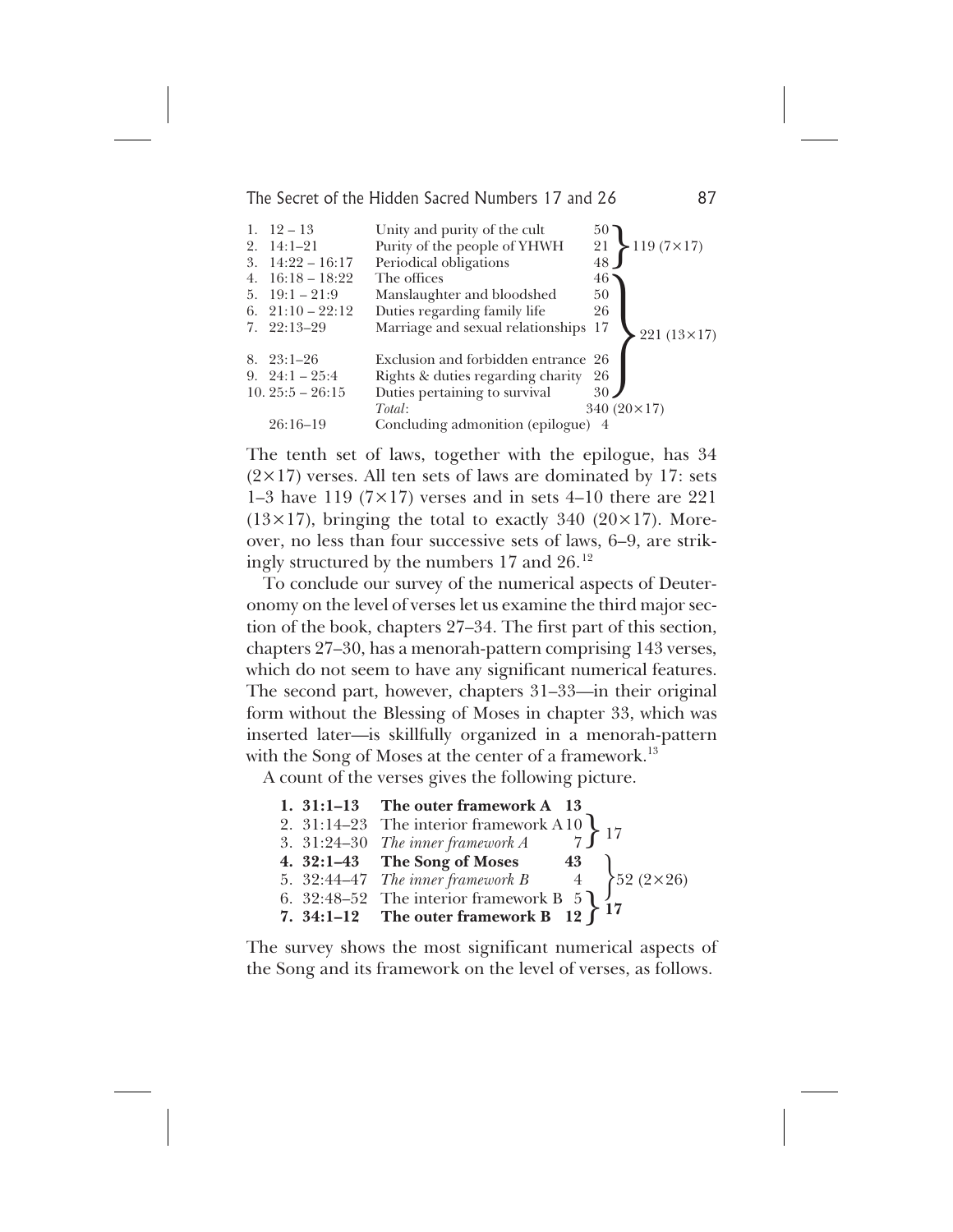| $43(17+26)$<br>the Song of Moses:                                               |  |
|---------------------------------------------------------------------------------|--|
|                                                                                 |  |
| 2 and 3, the interior and inner framework A:<br>17                              |  |
| 1 and 5, four speeches by Moses:<br>17                                          |  |
| 2 and 3, 5 and 6, the entire interior and inner framework: 26                   |  |
| 6 and 7, the interior and outer framework B:                                    |  |
| 52 $(2 \times 26)$<br>4, 5, 6, the Song and its inner and interior framework B: |  |
| 68 $(4 \times 17)$<br>1, 4 and 7, the outer framework A and B and the Song:     |  |

The continual occurrence of the two numbers 17 and 26 demonstrates that they are woven into the text of the Song and its framework, giving them the structural unity that is commensurate with the underlying unity of concept.

The evidence adduced above witnessing to the high frequency of occurrence of the numbers 17 and 26 and their multiples on the level of verses in Deuteronomy appears to underscore the results of our investigations on the level of words. Before proceeding to probe deeper into the way in which these two numbers were used in the biblical writings to give structure to the text, we first must address the question regarding the reason why these specific numbers appear so frequently and so numerously in the text.

### **The Symbolic Meaning of 17 and 26**

It stands to reason that the answer to the question must be the fact that the two numbers had special significance, which can only be explained in light of their symbolic meaning. What we have discovered in the case of the use of 7, that it was its symbolic meaning as the number of fullness and abundance that made it a useful structuring tool to imbue the text with deeper significance, applies to these two numbers as well. So the real question we have to address is the question as to their symbolic meaning and function.

At the beginning of the eighties when I was doing research on the divine speeches in the Pentateuch and time and again came across these two numbers, I had no idea of their meaning. However, through the publication of my 1982 article on the pattern of the divine speech formulas, I got into communica-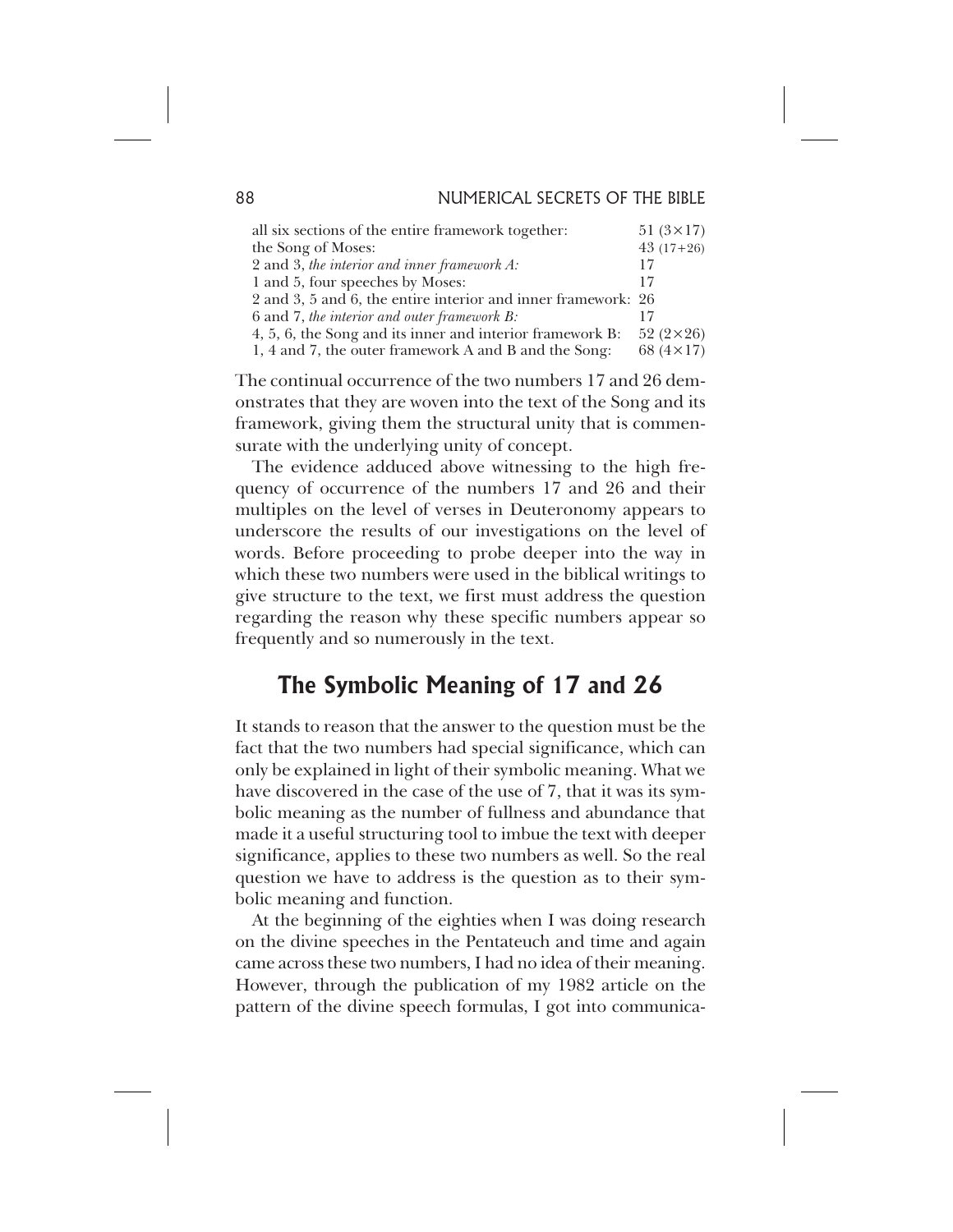tion with the Austrian orientalist and biblical scholar Claus Schedl, whose pioneering work I shall discuss in the next chapter. Since the early sixties, he himself had independently done research on the numerical aspects of the Bible.

On the strength of the evidence that he found, he came to the conclusion that the biblical writings were numerical compositions. He was the person who inspired me most and who encouraged me to proceed with my investigations notwithstanding the negative and adverse reaction to my publications among colleagues, which he himself had also experienced with his own work. It was he who made me aware of the symbolic significance of the numbers 17 and 26, being the numbers representing the numerical value of the divine name YHWH.

As I have intimated above in chapter 1 under the heading "The Counting of Words and Verses in the Masoretic Tradition," these two numbers derive their symbolic significance from the fact that they represent, each in its own way, the presence of God through his name YHWH. The name is derived from *yahweh*, an archaized form of the *third* person singular form of *yihyeh*, "he is," of the verb *hayah*, "to be." In ancient Israel and in the Jewish tradition, the 22 letters of the Hebrew alphabet function as numerical signs, whereby each letter has a specific numerical value depending upon their position in the alphabet. The sum of the numerical values of the four letters **HVHY** YHWH is 26.

$$
(\mathbf{1} = 10) + (\mathbf{1} = 5) + (\mathbf{1} = 6) + (\mathbf{1} = 5) = 26
$$

The number 17 can best be explained as the numerical value of **HVH@** *aahweh*, which is analogous to the archaized form **HVHY** *yahweh*. The normal first person singular form of the supposed archaized form *'ahweh*, "I am," (*'ehyeh*) occurs in the famous verse in Exod 3:14, where the divine name is revealed and defined. The numerical value of **HVH@** *aahweh* is 17:

$$
(\mathbf{N} = 1) + (\mathbf{N} = 5) + (\mathbf{N} = 6) + (\mathbf{N} = 5) = 17
$$

The traditional explanation of 17 is that it is the sum of the digits of the numerical values of the letters Y H W H:  $1 (+ 0) +$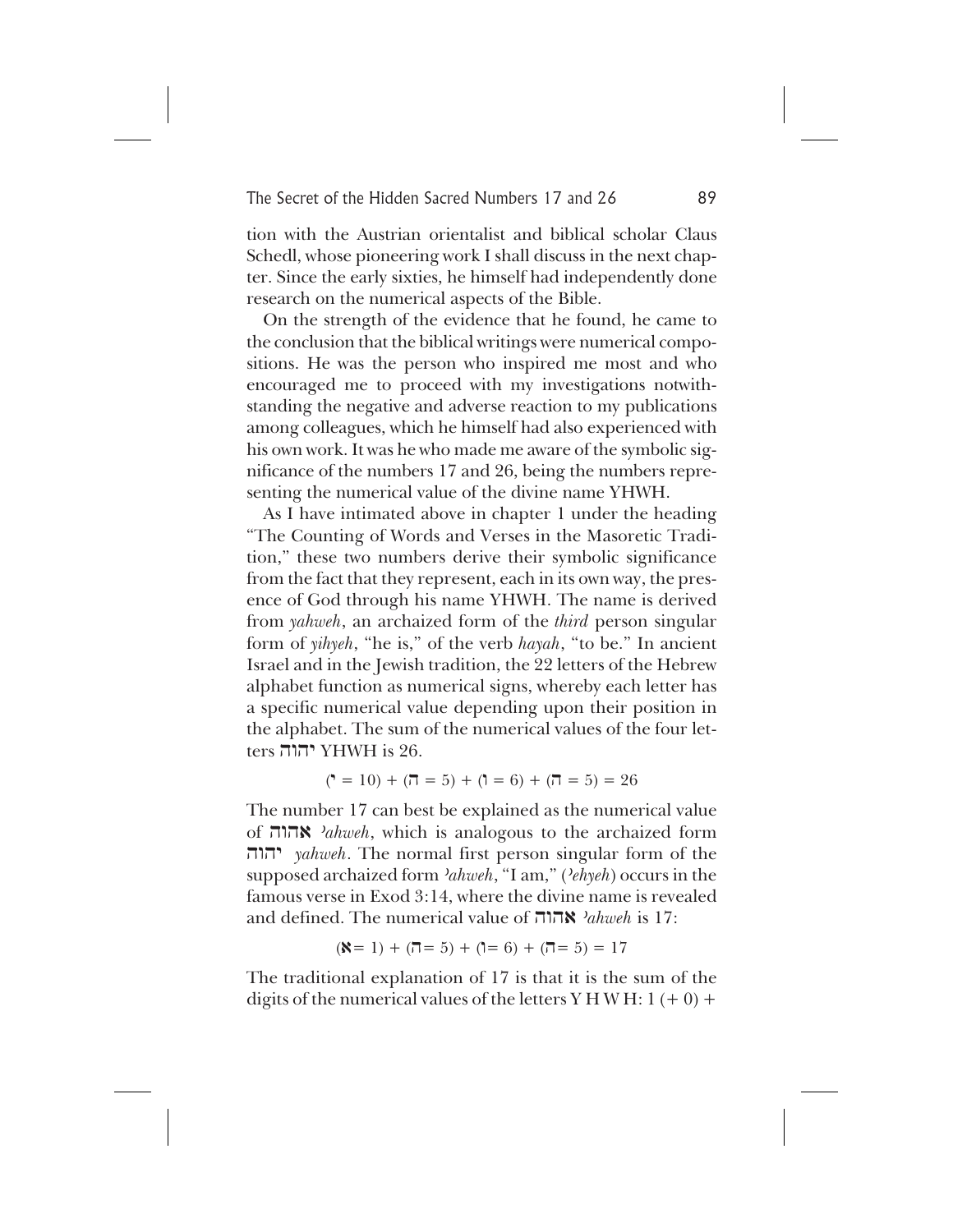$5 + 6 + 5 = 17$ . The 0-sign, which was probably unknown in biblical times, was consistently ignored in the kabbalistic tradition when it came to counting digits. In any case the two numbers have been explained as referring to the divine name in the Jewish tradition and their status of divine name numbers has been firmly established and accepted.

However, in my opinion, there is more to the symbolic significance of the two numbers in question, since they also happen to represent the numerical values of the Hebrew word *kabod*, "glory," more particularly the Glory of God, also signifying his Presence. The sum of the numerical values of the letters **DA** *kbd*, since Hebrew words were written without vowel signs, adds up to  $17: k = 11 + b = 2 + d = 4$ , but *kabod* has an additional numerical value: 26. Let me explain. The letters k to t of the Hebrew alphabet have a double function: apart from their normal alphabetical value representing the numerals 11 to 22, they were also employed to represent the tens and the hundreds: kaph =  $20$ ; lamed =  $30$ ; mem =  $40$ ; nun = 50; samekh = 60;  $\langle \text{ayin} = 70; \text{peh} = 80; \text{tsadeh} = 90;$ qoph = 100; resh = 200; shin = 300; taw = 400

In accordance with these two principles the three letters of *kabod* have two numerical values.

| their alphabetical value:      | $k = 11 + b = 2 + d = 4 = 17$ |
|--------------------------------|-------------------------------|
| their value as numerical sign: | $k = 20 + b = 2 + d = 4 = 26$ |

If the biblical writers were familiar with these principles, which in my opinion they were, since I do not believe that such numerical principles emerged as late as Maccabean times, they had an extra reason for using the divine name numbers. These numbers signify not only the name but also the Glory of God. So there is every reason to believe that in biblical times the two divine name numbers were closely associated with the *kabod* symbolism. The name of God and his Glory were regarded as belonging inextricably together. The intimate connection between them is most effectively demonstrated by the story in Exod 33:17–23 where Moses asks God to show him his *Glory*, but God proclaims his name.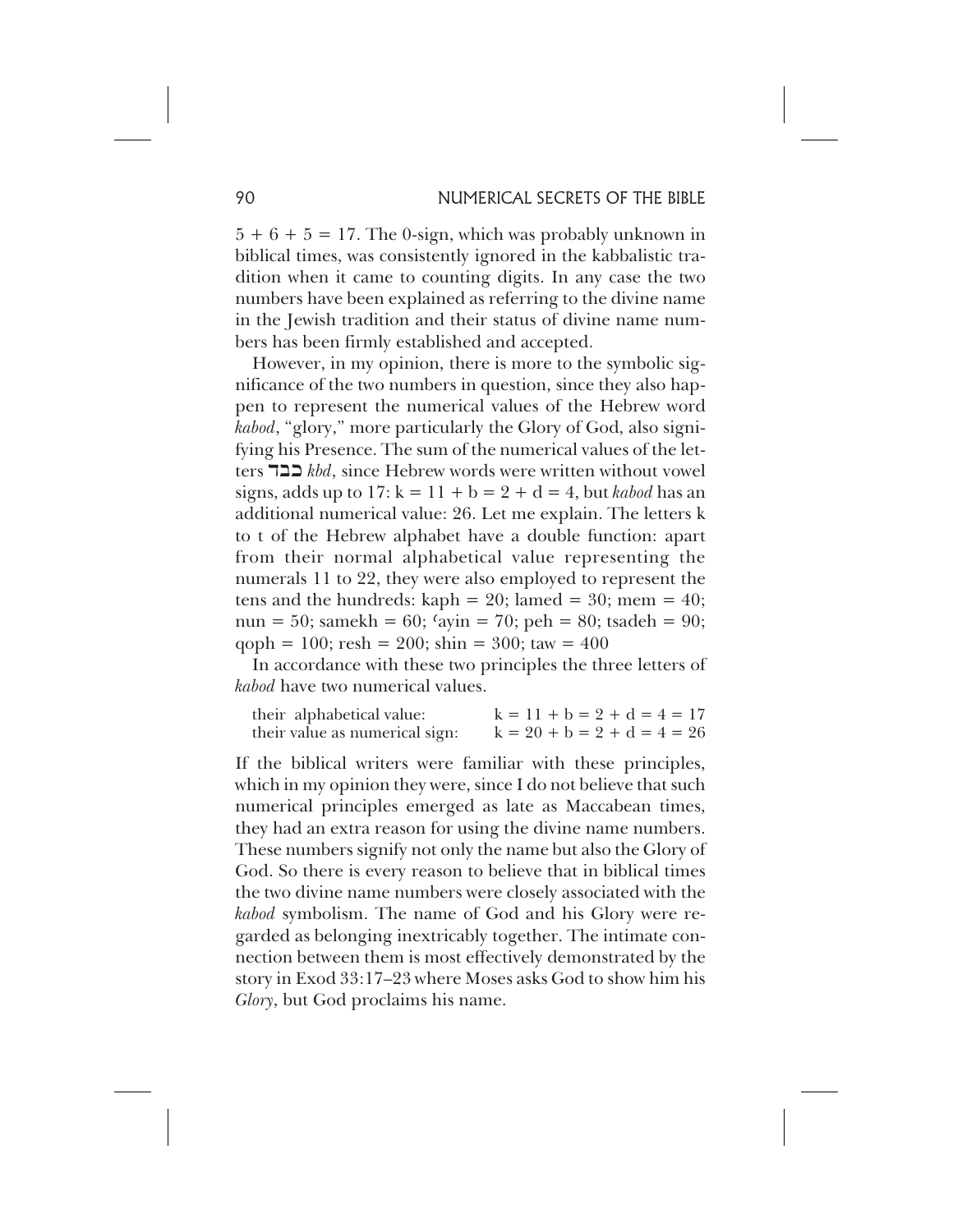Moses prayed: "Show me your glory." And the Lord answered: "I shall make all my goodness pass before you, and I shall pronounce in your hearing the name YHWH."

Incidentally the divine speech in verses 21–23 has 26 words: 17 in verses 21–22 and 9 in verse 23. Could these two numbers, occurring in a context in which the name and the Glory are mentioned together, have been deliberately chosen to refer symbolically to both? If so, the numerical evidence underlines the intimate relationship between God's name and his Glory. This is strikingly corroborated by the numerical features of the four passages in the Old Testament in which the words *shem*, "name," and *kabod*, "glory" (of God) are explicitly mentioned *together*, more or less as synonyms.

Isa 59:19–21 51 (3×17) words: 17 in verse 19 and 34 in verses 20–21 Ps 72:18–19 17 words Ps 102:13–23 85 (5×17) words Neh 9:5b 17 words spoken by the Levites

Since this cannot be mere coincidence, I interpret the consistently recurring use of the number 17, representing both the name and the Glory of God simultaneously in all five contexts, as an indication that the selection of this particular number here was intentional and premeditated by the authors.

Since *kbd* was also written with four letters: *kbwd*, the word has two additional numerical values: 23 and 32:

alphabetical value:  $k = 11 + b = 2 + w = 6 + d = 4 = 23$ value as numerical sign:  $k = 20 + b = 2 + w = 6 + d = 4 = 32$ 

The use of these two numbers shall be explained in chapter 6, where we shall find them in many instances.

Let us round off our answer to the question regarding the symbolic function of the numbers 17 and 26. It was once again Claus Schedl who suggested to me an explanation of the literary and theological function of these constantly occurring numbers in the text of the biblical writings. Shortly before his tragic death in an automobile accident in June 1986 he wrote to me—in what would be his very last letter—telling me that he had reread my articles about the numerical aspects of the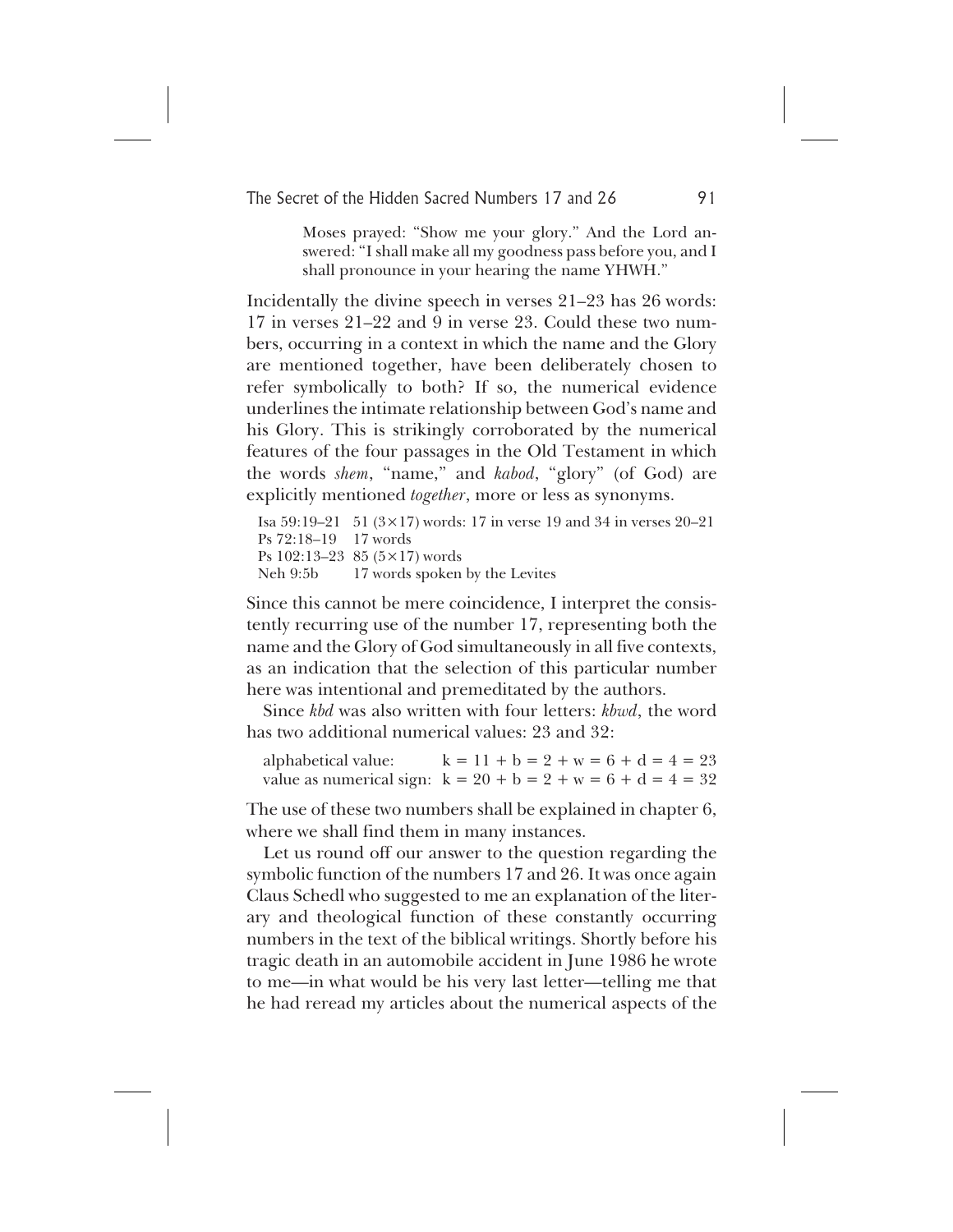divine speeches in the Pentateuch (cited in note 2 above). What struck him particularly was that I had brought to light the high frequency of occurrence of these two numbers, which according to him have something to do with the divine name. Referring to Gershom Scholem's book *Ursprung und Anfänge der Kabbala*, in which he briefly mentions the Jewish tradition that the name of God was interwoven in the fabric of the text of the Torah, Schedl wondered whether this "interweaving" was carried out by means of these two numbers.<sup>14</sup>

### **The Divine Name Interwoven In the Fabric of the Text**

In my opinion, Schedl's suggestion offers the most plausible explanation ever put forward of the medieval kabbalistic tradition concerning the name of God interwoven in the Torah as in a fabric. The divine name numbers were the instruments employed by the biblical writers to interweave the holy name in the text of the Torah. In Schedl's opinion, we should consider the medieval tradition a reminiscence of a compositional technique that goes right back to biblical times. Therefore we must look beyond the medieval kabbalistic tradition for its origin. The relationship between the name of God and the text of the Torah did not originate in medieval kabbalistic circles. It goes back to the time of the formation of Scripture itself, the time between the Babylonian Exile and the completion of the Hebrew canon and the finalization of the text of Holy Scripture in the first century of the Common Era.15

Gershom Scholem refers to the kabbalistic writing *Sepher ha-Temunah*, "The book of the form," that is, the "shape," "likeness" or "representation" of the letters of the alphabet, as one of the sources for the idea of the name of God being interwoven in the Torah. The book was written most probably in Provence not later than the beginning of the thirteenth century and offers an explanation of the letters of the Hebrew alphabet on a kabbalistic basis, maintaining that the name of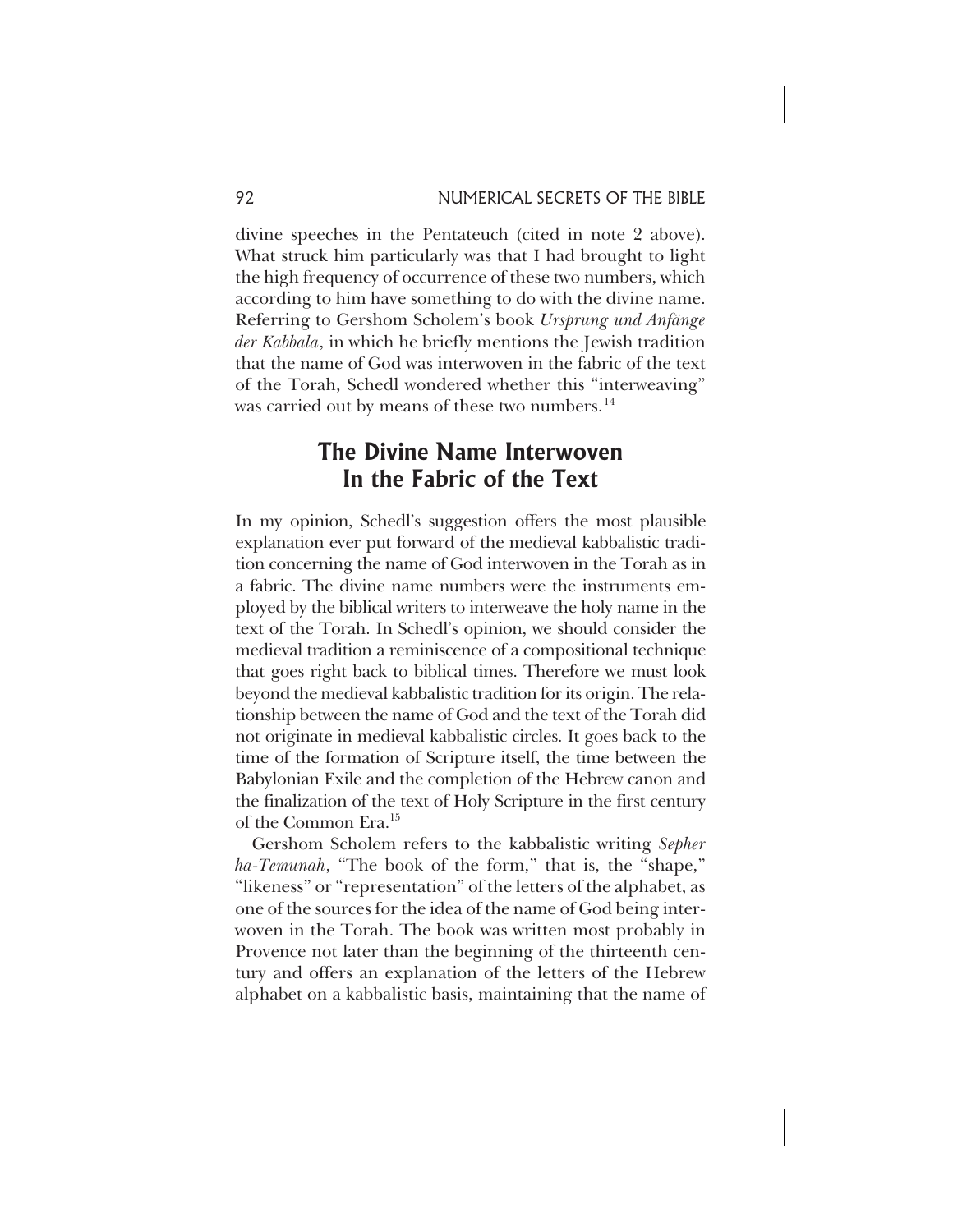God was included and preserved in a mystical way in the Torah. Scholem states that the thirteenth-century kabbalist Gikatilla was probably the first to formulate this tradition more specifically by saying that "the name of God was interwoven in the Torah as in a fabric."<sup>16</sup>

It is not easy to establish the precise connotation of the word Torah in this context. It might denote the Torah of Moses, the books of the Pentateuch, but it can certainly have a wider connotation signifying Holy Scripture, the entire Hebrew Bible, which I believe is the case in this context. This connotation is attested in both Jewish and Christian sources at the beginning of the Common Era. The results of my investigations into the numerical aspects of the Bible so far point definitely to a wider interpretation of the *barigah* tradition: the name of God was interwoven in the texture not only of the Pentateuch but of the other canonical books as well. In any case we may conclude confidently that the investigations carried out thus far have established beyond any doubt the close relationship between the name of God and the biblical text. At the same time they underscore the kabbalistic tradition about the interweaving of the name in the texture of Scripture and set it in a new light.

# **The Purpose of the Hidden Numerical Structures**

The question arises why the biblical writers made it so difficult for themselves in composing their texts. In other words, what was the purpose of the complicated numerical structures they produced in their writings. In the first place, we should realize that in antiquity the use of numbers was taken for granted in the composition of texts and was accepted as a normal compositional technique to organize a text. In biblical times, an author employed numerical devices to discipline his writing and to keep him from writing off the cuff.

In the second place, we should appreciate that numerical principles offer an author the opportunity to imbue his text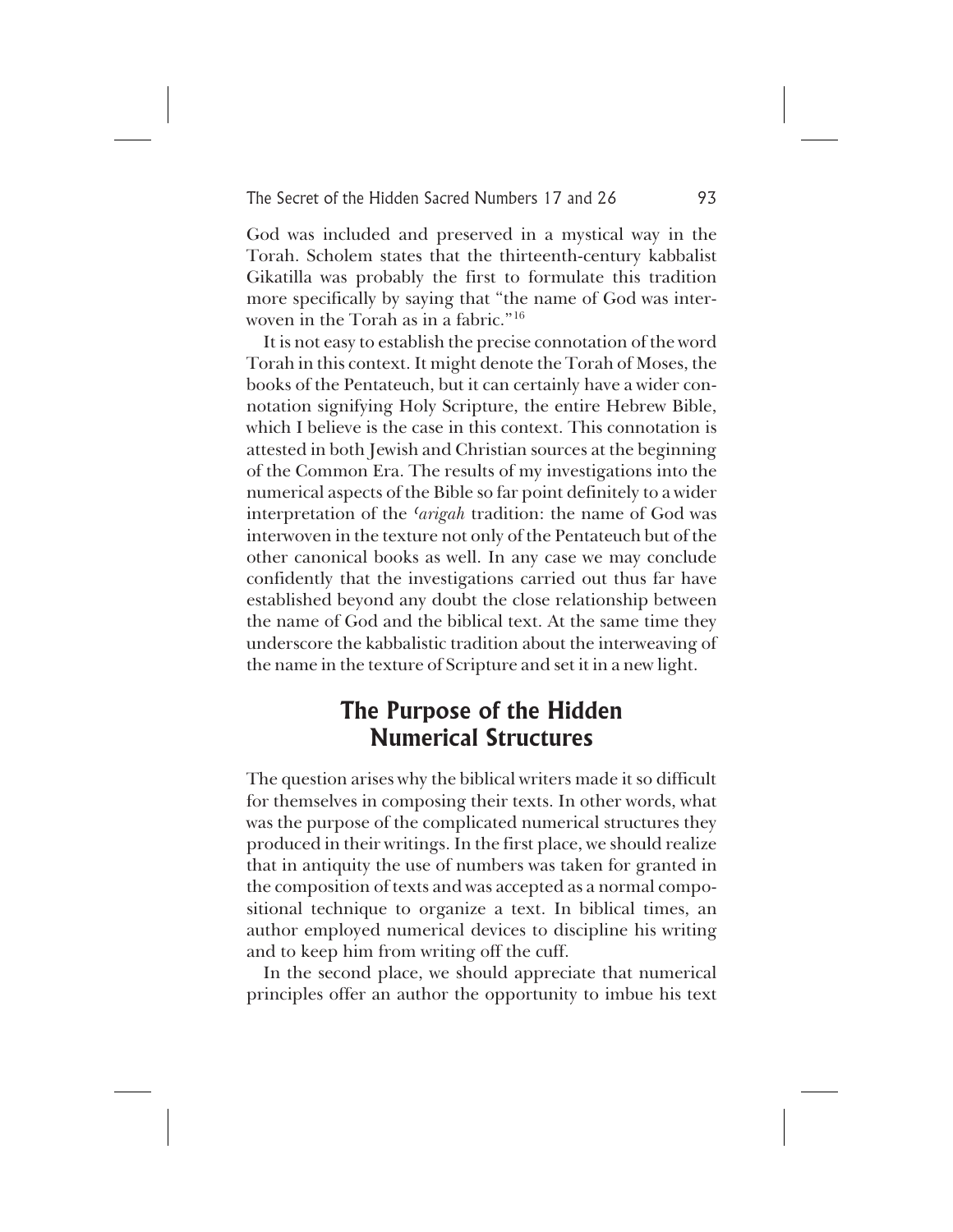with a symbolic significance and to give it an extra dimension. The structuring numbers speak a language of their own and tell their story in their own way. In virtue of the symbolism of the numbers, the texts contain a latent message hidden in the text that can only be unlocked by the reader who is familiar with such techniques or who knows how to look for these devices and find them.

In the third place, the biblical authors must have had an aesthetic aim as well: to compose works of art, literary architecture complying with their idea of perfect form and their sense of beauty. In my numerical research, I came across many passages deserving the label "compositional gem," of which I shall give a few further examples below. Psalm 19 is such a gem, in which it is said of the Torah of the Lord that it is *temimah*, "perfect" (verse 7), a term that primarily regards the contents of the Torah, but undoubtedly refers to the perfect literary form of the text as well. For the biblical authors, it was not a matter of literary beauty for the sake of beauty, but a matter of beauty in the service of the contents. Form and content belong inextricably together. In order to create such works of art, the texts were composed, irrespective of their size, according to premeditated designs suitable for the purpose and appropriate to their contents.

Claus Schedl coined the term "logotechnique" to describe the art of numerical composition, which he derived from the Greek term *logotechnia* meaning "literature," more particularly a skillfully designed literary work of art conforming to certain laws governing its form. So "logotechnique," denotes in fact "word-art," "language-art," "compositional art."<sup>17</sup>

Though some evident logotechnical aspects of a text may be easily detected, especially in smaller texts, they do not readily meet the eye, since they are hidden in the inmost structure of the text. The average reader cannot detect them unless he counts verses, words and other items and looks for the center of a text, knowing how to do this. However, I am not sure whether the biblical writers intended the numerical aspects of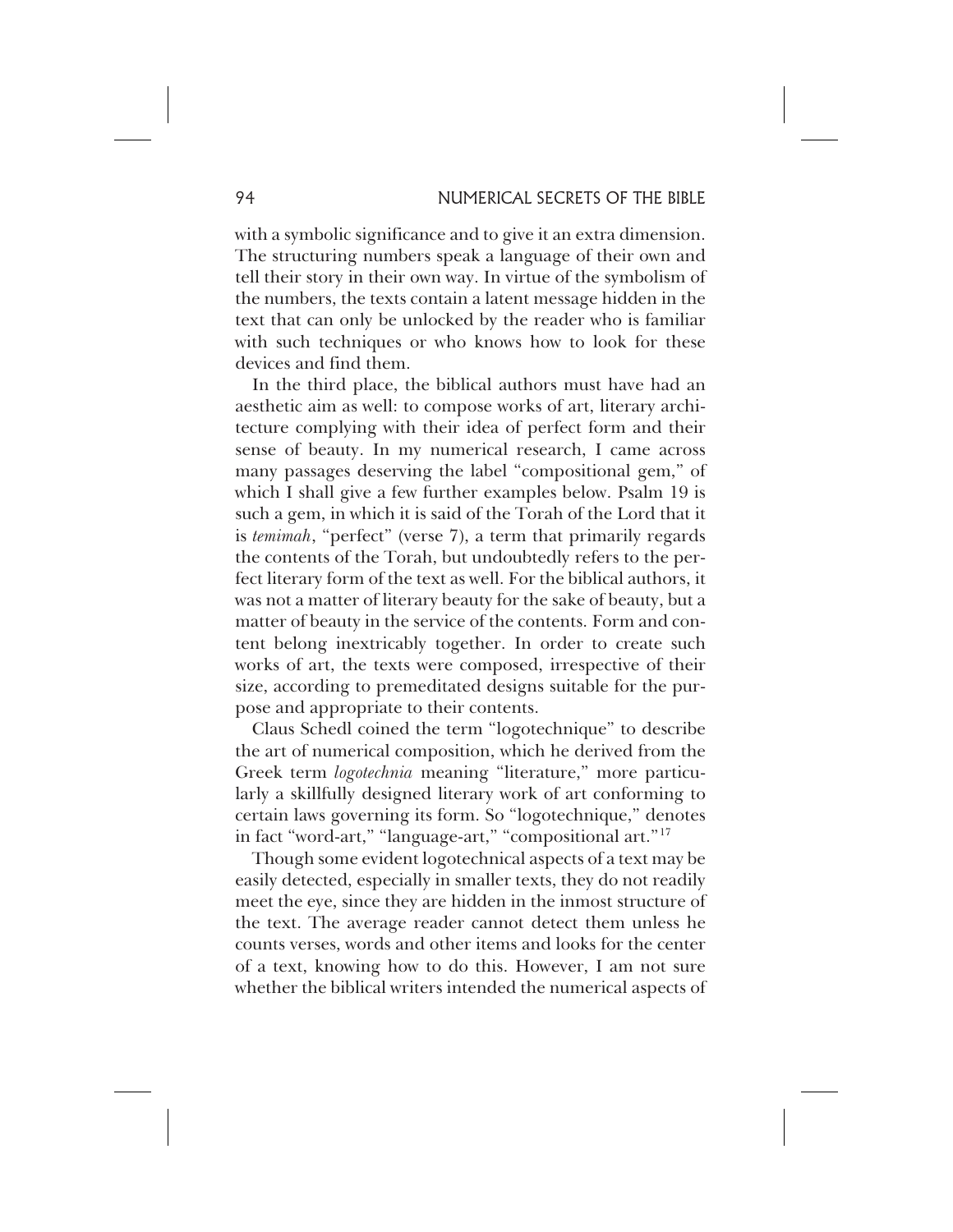their texts to be understood and appreciated by the average reader. They knew that the artfully designed compositions could only be comprehended and prized by readers familiar with the compositional techniques, by insiders. As a matter of fact, it concerns the high technology of professional scribes, esoteric knowledge accessible to the initiated only.

It is by no means a matter of coincidence that the Hebrew word for "writing," "document" and "book," *sepher*, and the word for "scribe," *sopher*, which also means "enumerator" and "secretary," derive from one and the same verb: *sipper*, meaning both "to count," "to number" and "to recount."<sup>18</sup>

The "scribes" were certainly men of learning. 1 Chr 2:55 mentions families of *sopherim*, "scribes" and 2 Chr 34:13 specifies *sopherim* as Levites. They formed a professional class of craftsmen (see 1 Chr 27:32; Jer 36:26, 32 and Ps 45:1). A man of such learning and professional skill was the priest and scribe Ezra, qualified as "a scribe versed in questions concerning the commandments and the statutes of the Lord" (Ezra 7:11). The biblical scribes like Ezra were the predecessors of the *sopherim*, "the Scribes," the Pharisaic teachers of the Torah and guardians of the canonical text of the Bible, counting its verses, words and letters in order to preserve its numerical features.

We can imagine that the biblical scribes took pride in their numerical compositions. They did so in the same way as the architects and craftsmen responsible for the medieval cathedrals were proud of what they had achieved. However, such works of art were not intended primarily to satisfy the aesthetic desires and the pride of the craftsmen; they were constructed essentially to the glory of God. The scribes believed that the hidden aspects of the text, the holy numbers giving it its artful structure, which did not meet the eye of the average reader, were visible to God to whom their work was dedicated after all.

This sheds unexpected new light on one of the most enigmatic texts in the book of Deuteronomy, 29:28 in the Hebrew text (29:29 in English translations); which appears on the cover of this book, as written in the Leningrad Codex.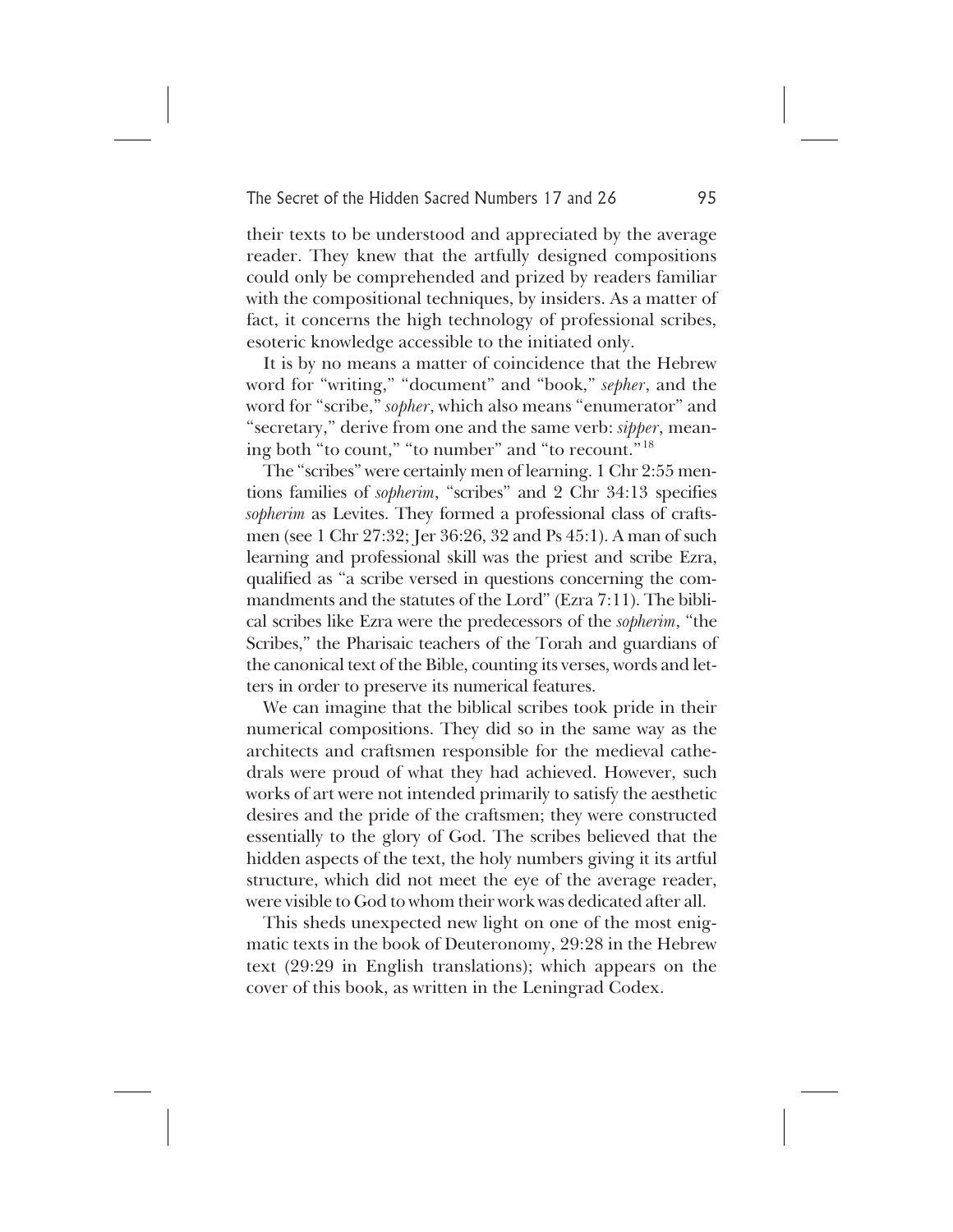The *hidden things* belong to the Lord our God; the *things revealed* belong to us and to our children for ever, that we may do all the words of this law.

The full connotation of the "hidden things" and the "things revealed" is not clear. The primary message of this verse is that in adverse and incomprehensible situations in life, that are understood only by God, the people of Israel should leave those situations to God and just keep to his commandments, which have nothing secret, enigmatic or incomprehensible about them. However, the author may also have intended to convey an additional message for those who have ears to hear. The "hidden things" *in the Torah*, the esoteric aspects of the text, are there for God's benefit to honor him; but the "things revealed," the plain and manifest features of the Torah, are there for our benefit and for that of our descendants so that we may observe them. In other words, the message is also: do not spend too much time and energy trying to discover the hidden secrets of the text, but apply yourselves to observing the prescriptions of the Torah.<sup>19</sup>

### **The Divine Name Numbers Signifying God's Presence**

As I have suggested above, the purpose of the interweaving of the name of God in the texture of the biblical texts was to symbolize his presence. In biblical times, the name of God was regarded as signifying his presence in person: where God's name dwells, it was believed, he himself resides. By weaving God's name symbolically into the fabric of the text of their writings the biblical authors fitted the text with the *sign* of his presence. This does not mean, however, that they thought God was actually present in the text, so to speak contained in it. On the contrary, they fully realized that God cannot be accommodated in any object, whether it is a carved image, a book, a temple or heaven itself. The presence of God's name in the text can render it sacred but does not make it divine.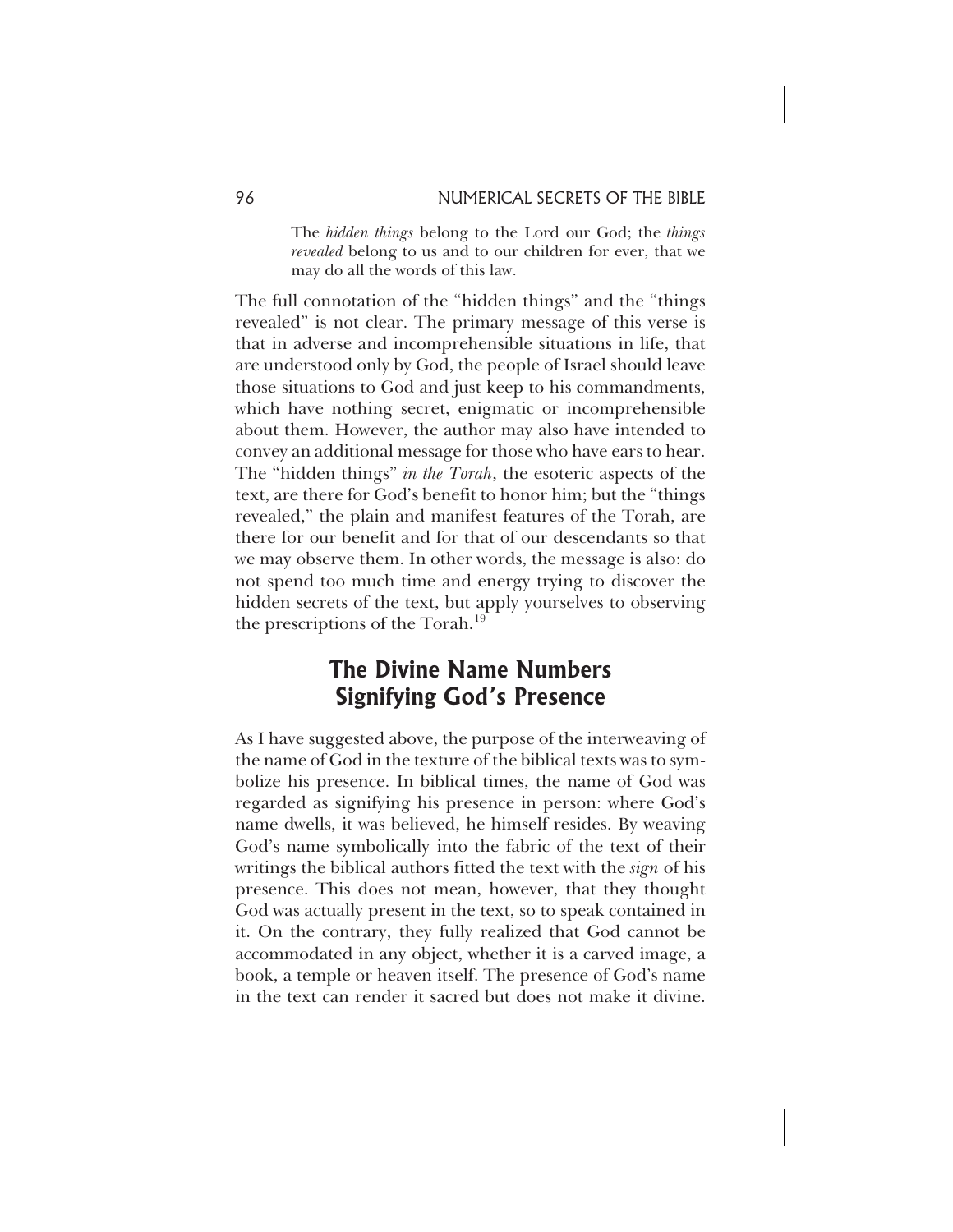The name is nothing but a symbol referring to God's presence among his people and witnessing to his involvement in what is said in the text.

The setting of the name in the text can best be compared with the placing of the name upon the Israelites when the priests solemnly pronounced the Aaronic blessing (Num 6:27): "They shall put my name upon the people of Israel and I will bless them."<sup>20</sup> God's blessing is not effectuated by some magical power emanating from his name, but by God himself, whose presence is symbolically represented by his name.<sup>21</sup>

In the same way, the setting of God's name in the fabric of the biblical text was not intended to imbue it with mystical features or magical powers. What the biblical writers intended was to install in the text a continuous witness to God's presence, a permanent latent message: He is here! As a matter of fact, the meaning of the name YHWH is "He is," that is, "He is present." As I have explained above, the Hebrew verbal form *yahweh*, used here as a name, is an archaized form of *yihyeh*, "he is," the normal third person singular of the verb *hayah*, "to be." The meaning of the name is defined in this way in the famous passage in Exod 3:14, where Moses asks God what he should tell the Israelites the name of his Sender was.

> And God said to Moses: "*I AM* THAT *I AM*," and He said: "This is what you shall say to the people of Israel: '*I AM* has sent me to you.'"

The text of this crucial verse in which the divine name is both revealed and explained, is meticulously structured on the level of letters so that both divine name numbers 17 and 26 are to be found in the text. Verse 14a is made up of 26 letters, divided into 15 and 11 on the basis of  $YH = 10 + 5 = 15$  and  $WH = 6 + 5 = 11.$ 

and God said to Moses,  $wy<sup>2</sup>mr<sup>2</sup>llnym<sup>2</sup>l<sup>m</sup>sm<sup>2</sup>h<sup>2</sup>l<sup>2</sup>l<sup>2</sup>l<sup>2</sup>l<sup>2</sup>l<sup>2</sup>l<sup>2</sup>l<sup>2</sup>l<sup>2</sup>l<sup>2</sup>l<sup>2</sup>l<sup>2</sup>l<sup>2</sup>l<sup>2</sup>l<sup>2</sup>l<sup>2</sup>l<sup>2</sup>l<sup>2</sup>l<sup>2</sup>l<sup>2</sup>$ "I AM THAT I AM,"  $\frac{\partial h}{\partial s} \frac{\partial h}{\partial t}$  <sup>11</sup> letters

Strikingly enough, verse 14b has a total of 34  $(2 \times 17)$  letters.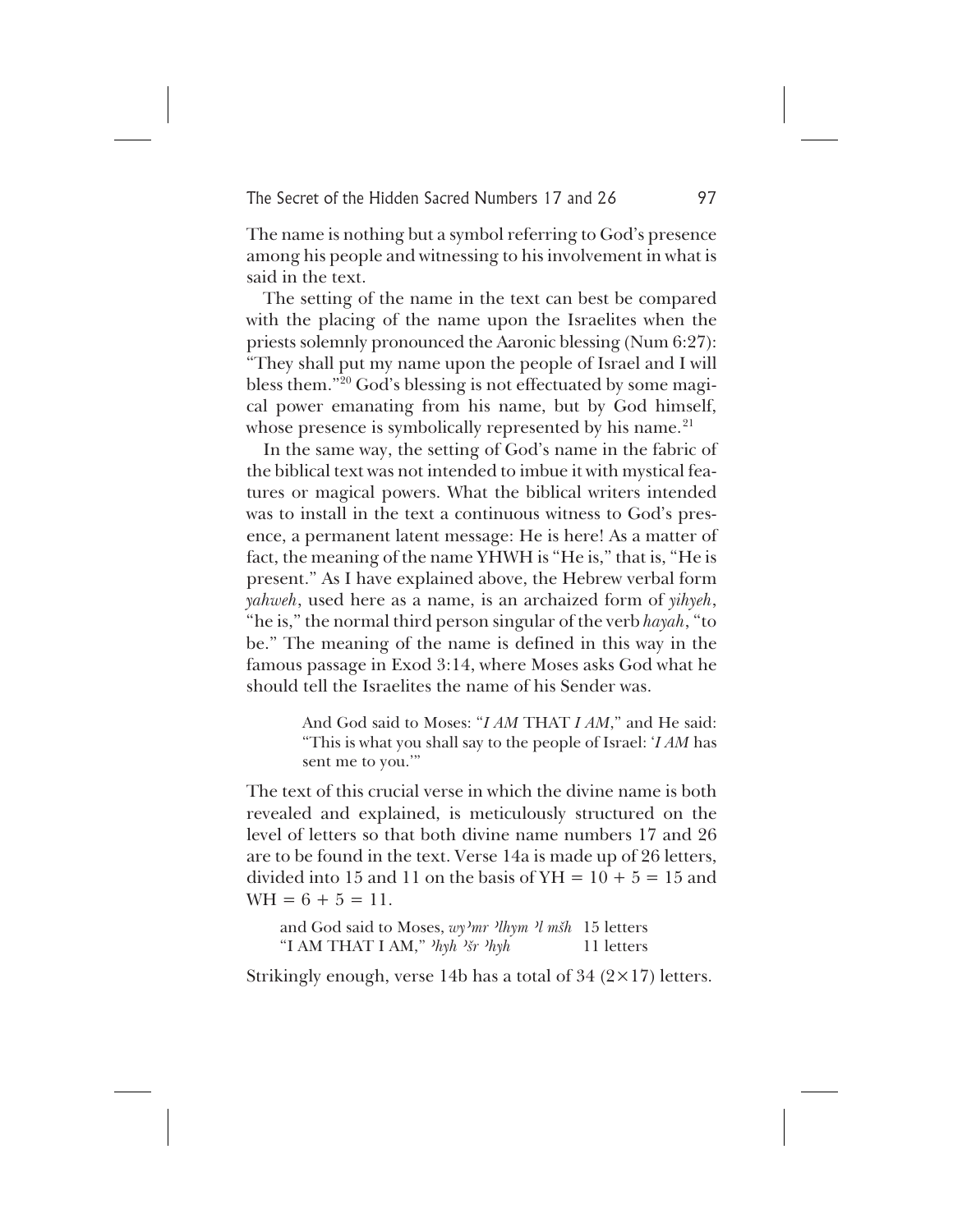And He said: "Say this to the people of Israel: 'I AM has sent me to you'"

*wyamr kh tamr lbny ysral ahyh šliny alykm* 34 letters

This technique of using in some crucial passages even the letters to weave the divine name numbers into the text reminds us of what we have detected above: the commandment prohibiting the false use of God's name is made up of 17 words having exactly 51  $(3\times17)$  letters.

# **17 and 26 in the Life Spans of The Patriarchs and in the Genealogies**

The presence of God, symbolized by the divine name numbers, is expressed in a particularly singular way in the names and life spans of the Hebrew patriarchs.<sup>22</sup> The numerical values of the names Isaac, Jacob and Joseph, which are clearly artificial literary names, are all multiples of 26.

```
Isaac = \overline{p} (Y = 10) + (X= 90) + (\overline{p} = 8) + (\overline{p} = 100) = 208 (8×26)
Jacob = BQ*Y (Y = 10) + (*= 70) + (Q= 100) + (B= 2) = 182 (7×26)
\text{Joseph} = \text{Top} + (\text{Top}) + (\text{Top}) + (\text{Top}) + (\text{Top}) + (\text{Top}) + (\text{Top}) = 156 (6 \times 26)
```
The three successive factors, 8, 7, 6, in the three multiples of 26 show a *descending* order, which expresses the hierarchical order of the three patriarchs, a technique we shall come across again presently.

Another interesting feature is that the numerical value of Sarah's alternative name *Sarai*, the only matriarch whose life span is explicitly mentioned, adds up to  $510 (30 \times 17)$ .

Sarai =  $\mathbf{W} = 300 + (7 - 200) + (7 - 10) = 510 (30 \times 17)$ 

Sarah's life span of 127 years does not seem to have any symbolic meaning in itself, but perhaps this life span served another purpose. I discovered this specific function when I added her 127 years to the life spans of her husband, her son and her grandson, Abraham, Isaac and Jacob, and found that the four life spans together amount to  $629 (37 \times 17)$ . This can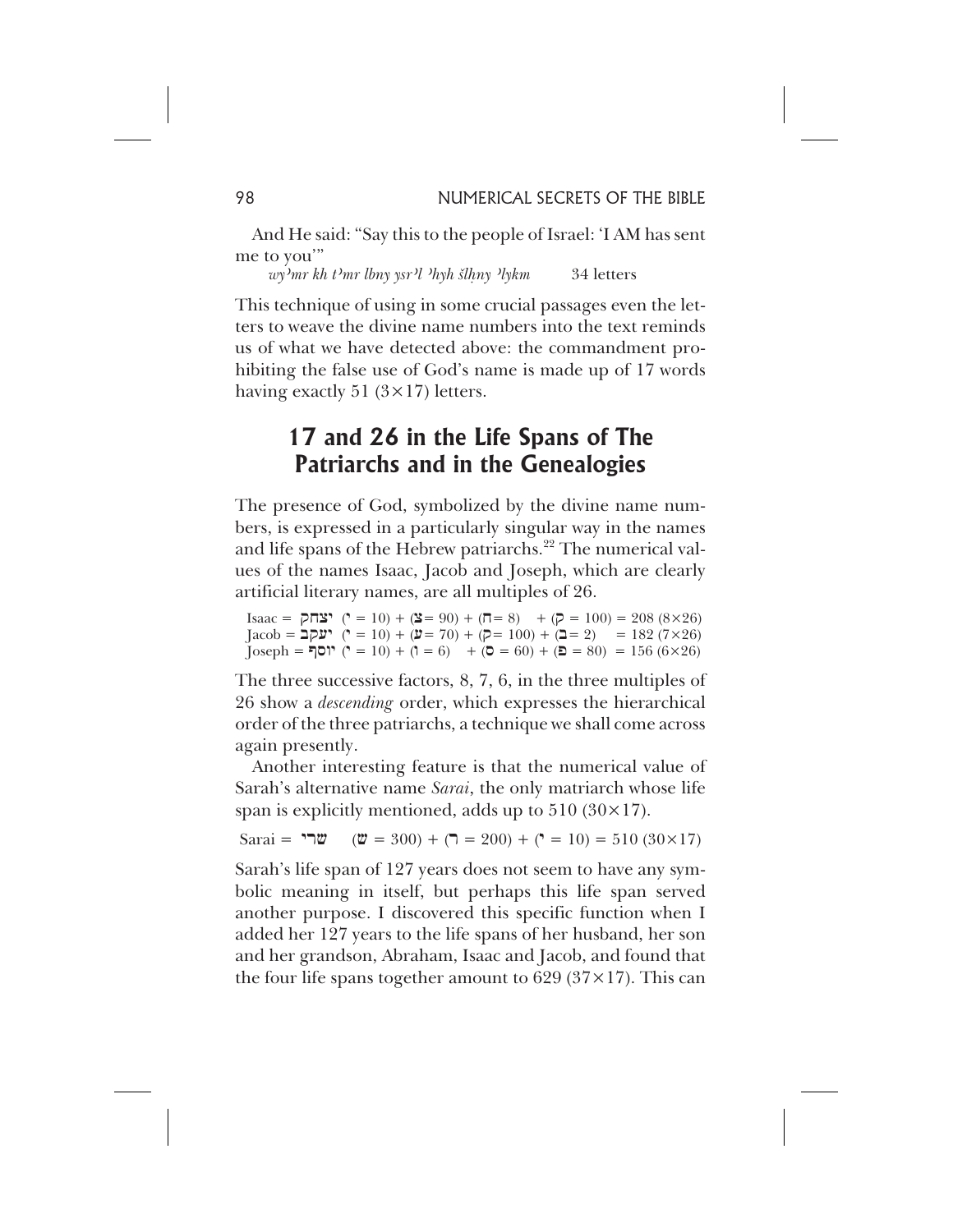only mean that her life span of 127 years had the function of bringing the total up to a multiple of 17.

Abraham = 175 + Isaac = 180 + Jacob = 147 502 + Sarah = 127 629

Another remarkable feature is that the life spans of the three patriarchs Abraham, Isaac and Jacob, 502 years, together with Joseph's 110 years also add up to a multiple of 17, namely 612  $(36\times17)$ . These data can hardly be a matter of chance, but seem to have been computed intentionally to express the relationships between these ancestors from Abraham and Sarah through to Joseph as well as the indispensability of the first Israelite matriarch.

Apart from these significant features, the life spans of the four patriarchs have another special feature: they are computed in such a way that they set the patriarchs in a striking hierarchical sequence. It was Nahum Sarna (1966) and Stanley Gevirtz (1977) who brought to the notice of the scholarly world the discovery made by Schildenberger and Meysing that the life spans of Abraham, Isaac, and Jacob appear to have been fashioned in accordance with a distinct pattern.<sup>23</sup> The pattern is the succession of the squares of the numbers 5, 6, and 7, having an ascending sequence ending with 7, multiplied by the uneven numbers 7, 5, and 3, starting with 7 and having a descending sequence. The three uneven numbers once again signify the hierarchy of the patriarchs.

Abraham's 
$$
175 = 5 \times 5 \times 7
$$

\nIsaac's  $180 = 6 \times 6 \times 5$ 

\nJacob's  $147 = 7 \times 7 \times 3$ 

James G. Williams has argued that the life span of Joseph should be included in the pattern, since Joseph symbolically brings the patriarchal narratives to an end and "combines and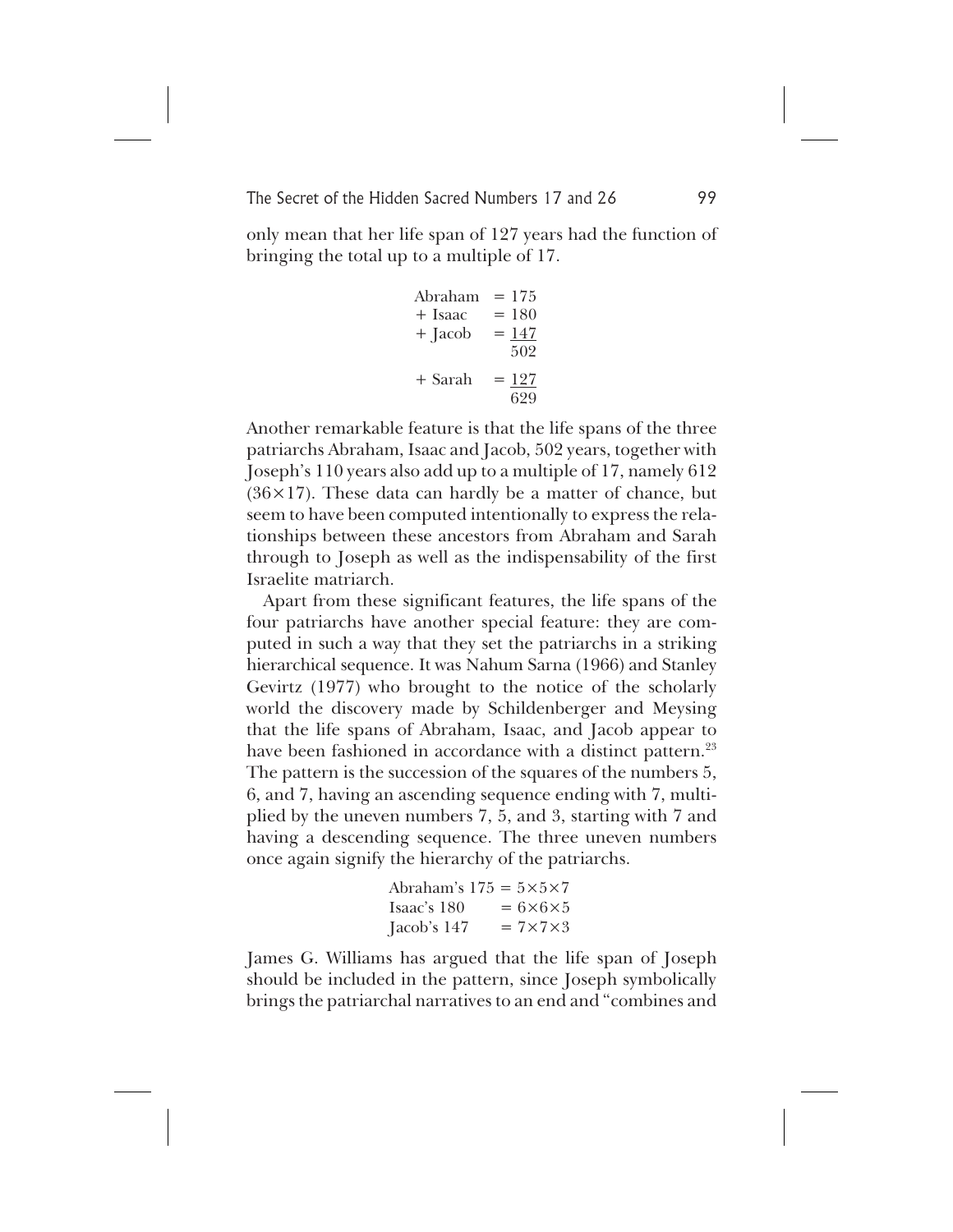embodies many of the features of the portrayals of the preceding patriarchs and matriarchs." Joseph, with his life span of 110 years, is the successor in the pattern 7–5-3–1 and the sum of his predecessors multiplied by his own number in the hierarchy:  $(25 + 36 + 49) \times 1 = 110^{24}$ 

Duane Christensen has argued that the pattern is not complete, since we are missing the formula  $8 \times 8 \times 1 = 64$ . Who is the fourth person in the sequence, with his 64 years? Christensen has identified this person as Israel. <sup>25</sup> The problem is how to explain the number 64? In my opinion, the puzzle can best be solved by calculating the numerical value of the name Israel, which adds up to exactly  $64 (10 + 21 + 20 + 1 +$ 12). In this case, the number does not represent the life span of Israel (which is the same as that of Jacob), but the presence of the alternative name of Jacob.

Christensen himself has suggested another possibility based on the work of the medieval Jewish scholar Rashi. According to Rashi's calculations, Jacob left home when he was 63 years of age; but he did not go immediately to Haran. As Rashi put it, "After he had received the blessings he concealed himself in Eber's school for fourteen years."26 Jacob served fourteen years in Laban's house for his two wives, Rachel and Leah, and another six years for Laban's flocks—before the birth of Joseph (Gen 30:25). Joseph was 30 years of age when he became ruler in Egypt, and nine years passed before Jacob came to Egypt. This would make Jacob 116 years of age when he came to Egypt, if one assumes "that the fifty-three years he spent with Laban etc. began immediately after he had left his father."<sup>27</sup> But Jacob himself said to Pharaoh, "[I am] 130 years [old]" (Gen 47:9)—and thus fourteen years are missing. If we follow Rashi's calculations, Jacob left Laban when he was 97 years old and spent two years en route back to Canaan. At age 99, he wrestled with the angel at the Jabbok, when his name was changed to Israel. The total of the years Jacob lived with his father Isaac and his uncle Laban was  $63 + 20 = 83$  years. And since he died at 147, he lived 64 years in another "home"—14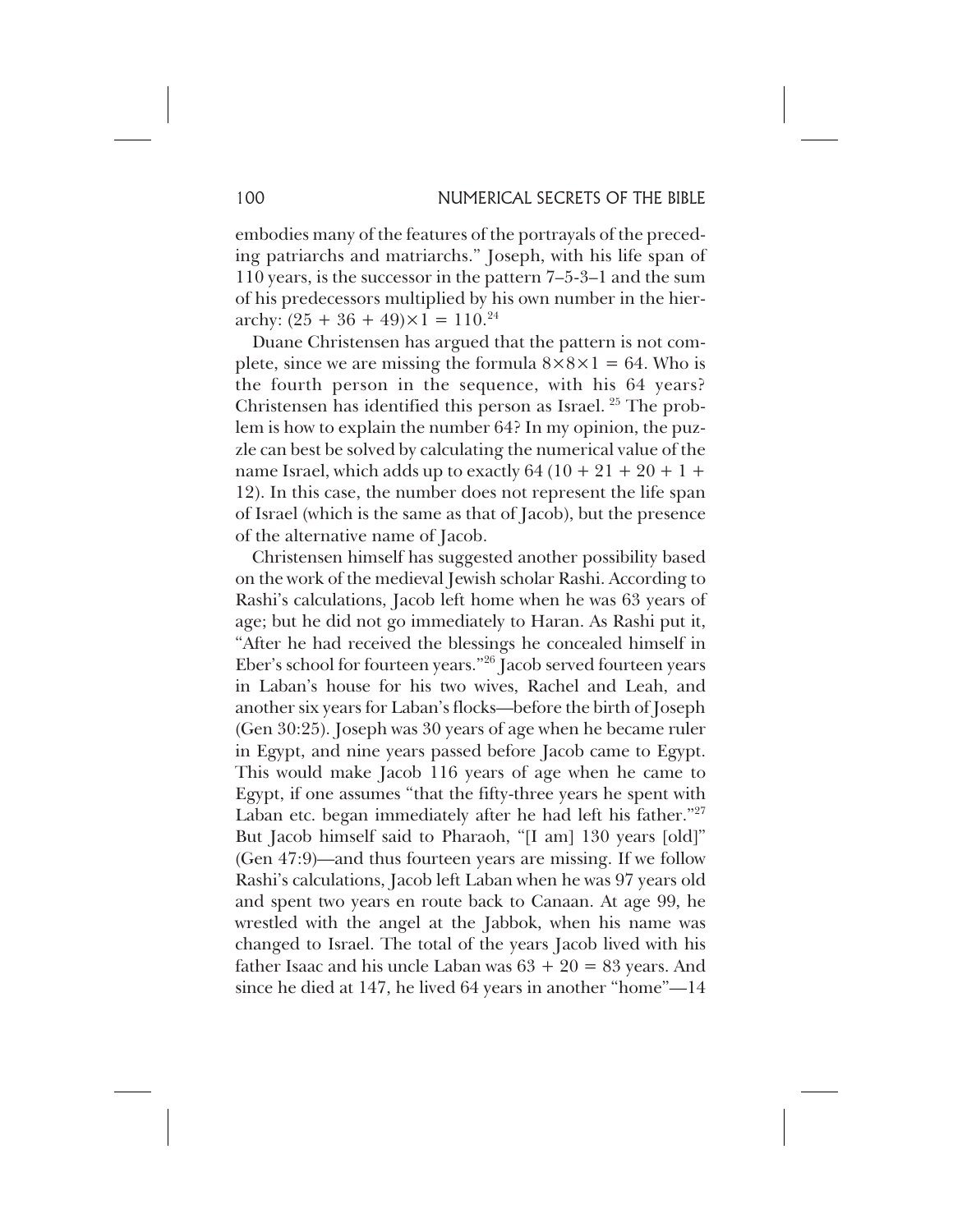years in "the school of Eber," two years en route to Palestine, and 48 years as Israel in the land of Canaan and Egypt. The fourth person in the list of patriarchs according to the mathematical formula would then appear to be "Israel," as distinct from Jacob, who lived 64 years on his own—outside of his father Abraham's and his uncle Laban's house.

| Abraham's 175 years are computed as: $(5 \times 5) \times 7$ |                                                   |
|--------------------------------------------------------------|---------------------------------------------------|
| Isaac's 180 years are computed as:                           | $(6\times6)\times5$                               |
| Jacob's 147 years are computed as:                           | $(7\times7)\times3$                               |
| "Israel's" 64 years are computed as:                         | $(8\times8)\times1$                               |
| Joseph's 110 years are computed as:                          | $(5 \times 5 + 6 \times 6 + 7 \times 7) \times 1$ |

The question arises as to the origin of this remarkable computation. I myself have argued that the numbers 175, 180, and 147 are not to be considered the starting point of the graded arrangement of their factors but their result, since I discovered that the sum of all three sets of factors amounts to 17, which goes for the fourth set regarding "Israel" as well. This means that all four sets of factors derive from 17.

| the factors of Abram's 175 years:   | $17 = 5 + 5 + 7$ |
|-------------------------------------|------------------|
| the factors of Isaac's 180 years:   | $17 = 6 + 6 + 5$ |
| the factors of Jacob's 147 years:   | $17 = 7 + 7 + 3$ |
| the factors of "Israel's" 64 years: | $17 = 8 + 8 + 1$ |

Joseph as the sum of his predecessors:

 $(5 + 5) + (6 + 6) + (7 + 7) + (8 + 8) = 52 (2 \times 26)$ 

The life spans of Abraham, Isaac, and Jacob are therefore clearly governed by the divine name number 17, while that of Joseph is governed by 26, which seems to underline his distinct status and special position. The life span of Joseph, as the *sum* of his predecessors, is similar to what we found for the life span of Methuselah. I explained earlier that his 969 years is 840 (7 times the maximum of 120 years) plus the *sum* of the digits of the years mentioned with respect to Mahalalel, Jared, and Lamech (see chapter 4, "The Role of 7 in the Life Spans of the Patriarchs.")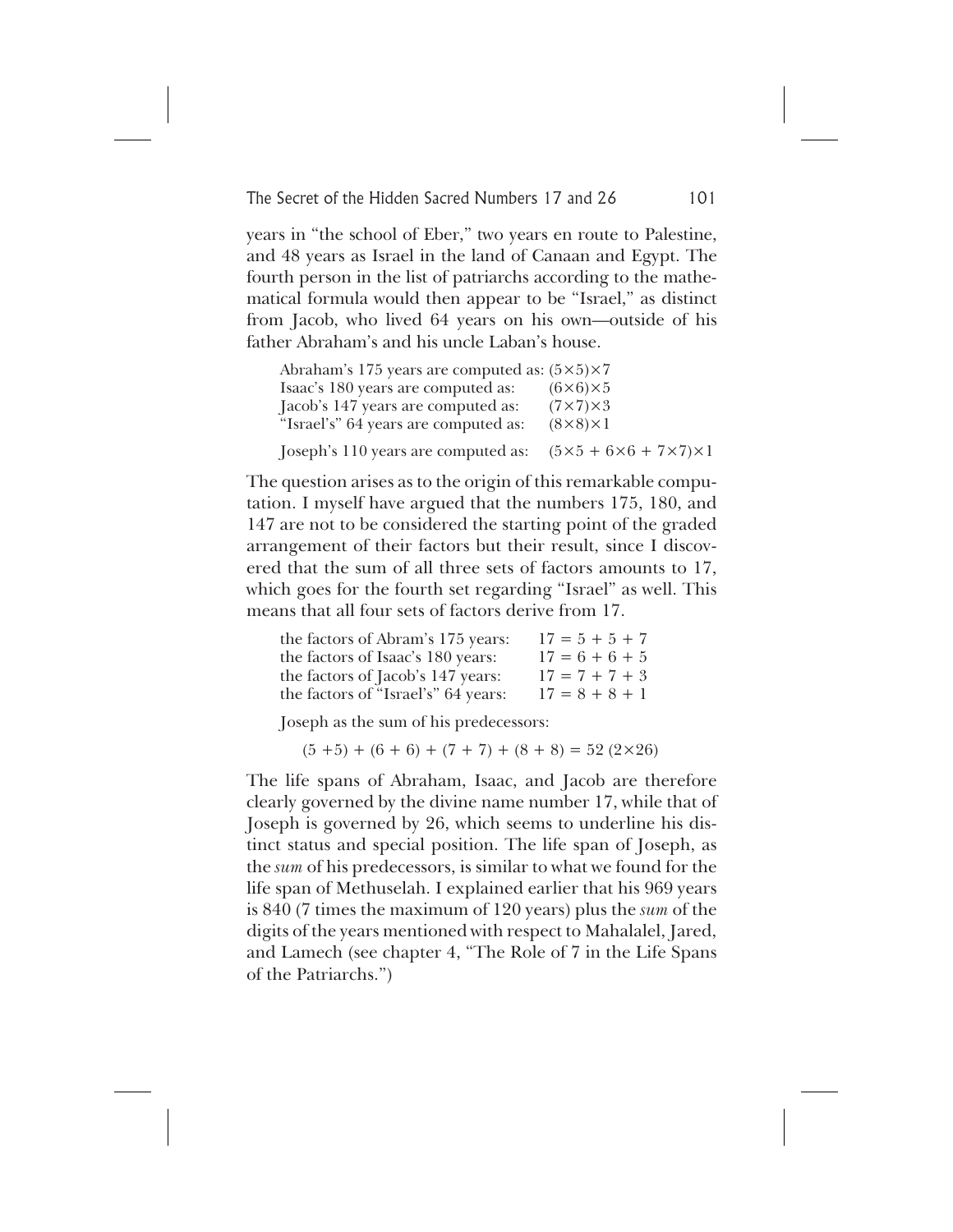In this way, the lives of the ancestors of the Israelites appear to be governed by the divine name numbers 17 and 26, obviously to express numerically the idea that God was with them in accordance with his promise to them. There is additional evidence to substantiate this. First, right at the beginning of the Joseph Story, in Gen 37:2, it is said that Joseph was 17 years old. Second, in Gen 47:28 the author used exactly 17 words to tell that Jacob lived in Egypt for 17 years and died at the age of 147. Finally, in the passage dealing with the death of Abraham (Gen  $25:7-11$ ) we count exactly 68 (4 $\times$ 17) words.

The genealogies in Genesis 10 and 11 have a number of striking numerical features. I shall confine myself to mentioning only a few to illustrate the use of the two divine name numbers 17 and 26 in the genealogies as well, once again to express God's presence and involvement. The genealogy of the sons of Noah in Genesis 10 lists the following.

- ▶ 14 descendants for Japhet and 12 for Ham, together 26
- $\triangleright$  for Shem likewise 26 descendants: 5 sons for him, 4 for Aram, 1 for Arphaxad, 1 for Shelah, 2 for Eber, and 13 for Joktan
- Mizraim's 6 sons and Canaan's 11 add up to 17 descendants
- Gen  $10:21-32$  consists of 104 (4×26) words and 390  $(15\times26)$  letters
- $\blacktriangleright$  The numerical values of the names of the 10 patriarchs from Noah through Terah
- Noah, Shem, Arphaxad, Shelah, Eber, Peleg, Reu, Serug, Nahor, Terah total  $3383 = 58 + 340 + 605 + 338 + 272 +$  $113 + 276 + 509 + 264 + 608 = 199 \times 17$
- ▶ The numerical values of Adam (45), Noah (58) and Abraham (248), the three pillars of Genesis, add up to 351, which is the sum of the numbers from 1 to  $26^{28}$
- In Genesis 5 and 11 we count 26 names in Abraham's ancestry from Adam to Iscah
- There are 26 generations from Adam Noah (tenth) Abraham (twentieth) - Moses (twenty-sixth)
- $\blacktriangleright$  In the book of Genesis exactly 26 women are mentioned by name

To show that such series of 26 are not limited to the book of Genesis, I would call attention to the fact that in the prose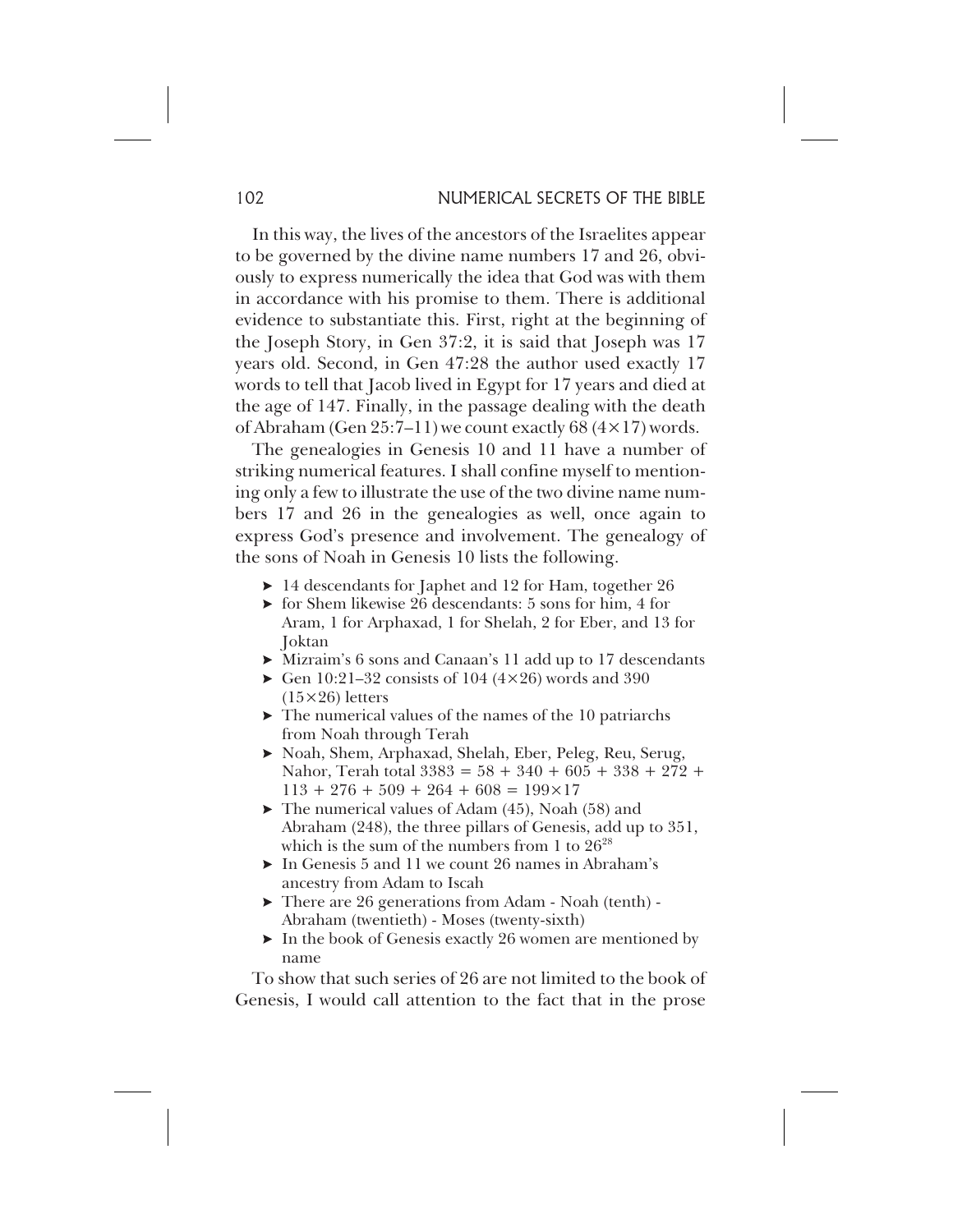framework of the book of Job: the introduction  $(1:1 - 3:1)$  in the Hebrew text) and the epilogue (42:7–17), the name *YHWH* and the name *Job* both occur exactly 26 times.

Oskar Goldberg, *Die fünf Bücher Mosis ein Zahlengebäude* (Berlin, 1908), whose work I shall discuss briefly in the next chapter, has discovered that the number of letters of the 104  $(4\times26)$  words in Gen 10:21–32 is a multiple of 26, namely 390  $(15\times26)$ . Moreover, he noted that the numerical values of the first 13 names add up to  $3588$  (138 $\times$ 26) and that those of the 13 sons of Joktan amount to  $2756$  (106 $\times$ 26).

# **The Watermark of the Name of God As the Hallmark of Holy Scripture**

What I have brought forward above must suffice to give the reader an impression of the many ways in which the divine name numbers are woven into the text via names and life spans to express God's presence and involvement. Let me conclude this survey by remarking that the divine name numbers appear to have played an important role also in the formation process of Holy Scripture. With regard to the book of Psalms, Duane Christensen has discovered that at an earlier stage of its development the Psalter consisted of a collection lacking what is known as Book II, psalms 42–72, which was inserted at a later stage. This earlier collection was made up of  $119 (7 \times 17)$  psalms, which were structured as follows around the number 17.

Book I  $(1-41)$  41 Book III (73–89) 17 Book IV (90–106) 17 Book V (107–150) 44 Total number of psalms:  $34 + 85 = 119$  $(2\times17) + (5\times17) = (7\times17)$ 

The total number of psalms in Books I and V, 85, is a multiple of 17:  $(5 \times 17)$ , while Books III and IV each consist of 17